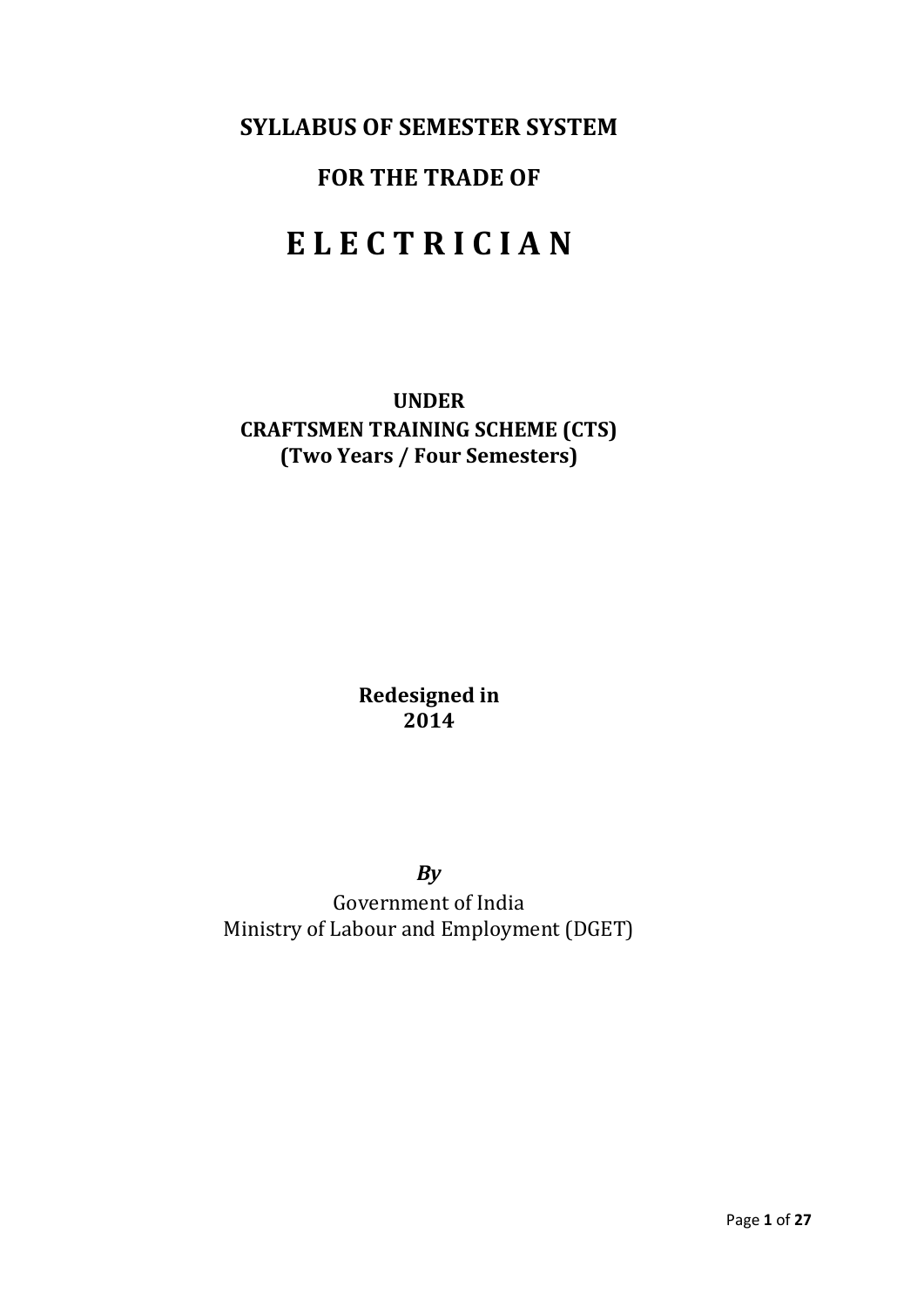## **GENERAL INFORMATION**

| 1. Name of the Trade              | : ELECTRICIAN                                                                                                                                                                        |
|-----------------------------------|--------------------------------------------------------------------------------------------------------------------------------------------------------------------------------------|
| 2. N.C.O. Code No.                | : 7137.10(851.10), 7241.20(851.30)                                                                                                                                                   |
| 3. Duration of Craftsmen Training | : 2 Years (4 Semesters having duration of six<br>months each)                                                                                                                        |
| <b>Entry Qualification</b><br>4.  | : Passed $10th$ class examination under $10+2$<br>System of education with Science and<br>Mathematics or its equivalent.                                                             |
| 5. Unit Strength (No. Of student) | :16                                                                                                                                                                                  |
| 6. Space norms                    | : 98 Sq. metres.                                                                                                                                                                     |
| Power norms<br>7.                 | : 5.2 KW (for two units in one shift)                                                                                                                                                |
| 8. Instructors Qualification      | : Degree in Electrical / Electrical and<br>Electronics Engineering from recognized<br>Engineering College/ university with one year<br>experience in the relevant field<br><b>OR</b> |
|                                   | Diploma in Electrical / Electrical and Electronics<br>Engineering from recognized board of technical<br>education with two years experience in the<br>relevant field<br><b>OR</b>    |
|                                   | 10th class examination and NTC/NAC in the                                                                                                                                            |
|                                   | Trade of "Electrician" With 3 years' post                                                                                                                                            |
|                                   | qualification experience in the relevant field.<br>and one year Craftsman instructor training                                                                                        |
|                                   | under CITS                                                                                                                                                                           |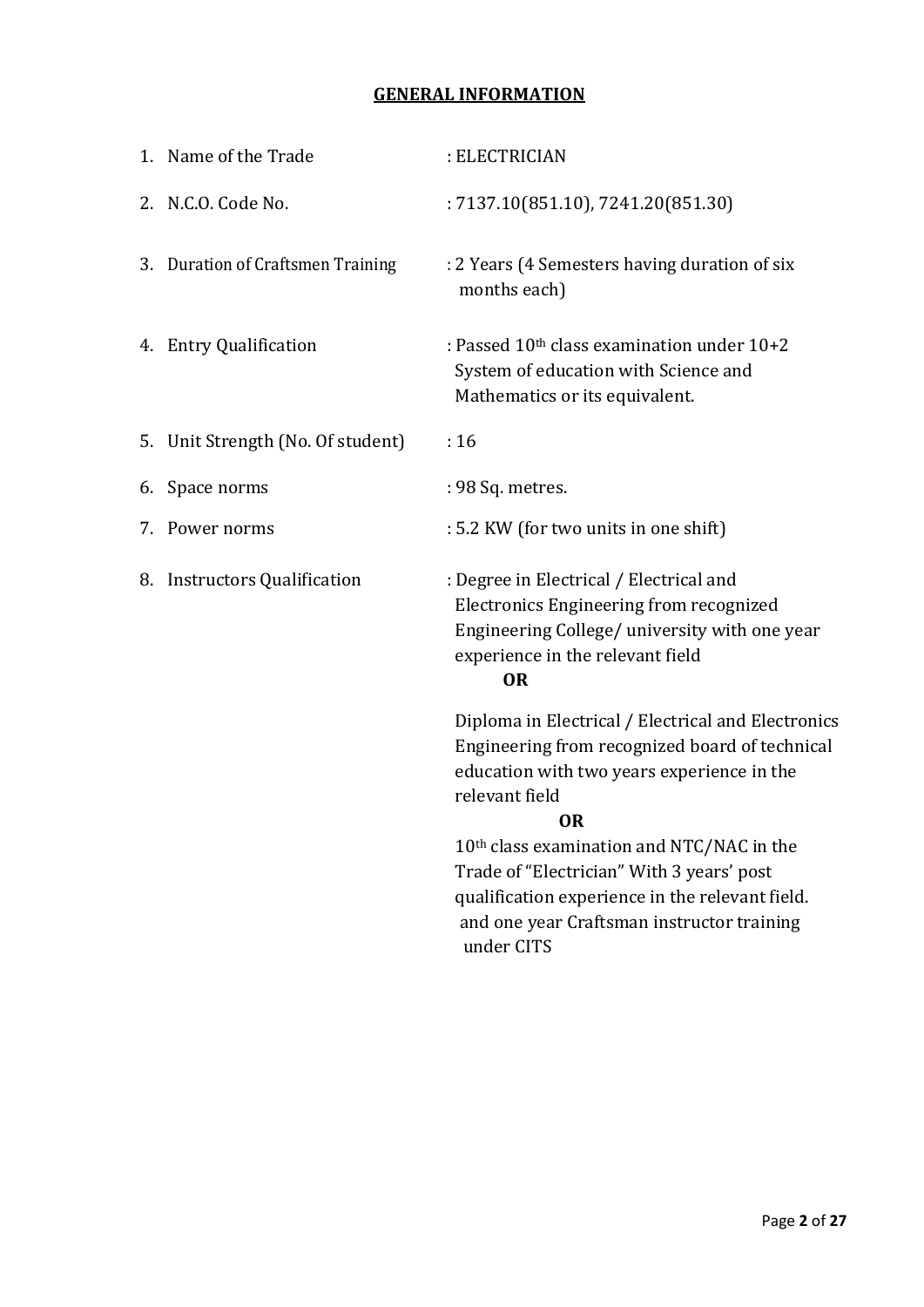## **LIST TRADE EXPERTS, CORE GROUP MEMBERS & MENTOR COUNCIL MEMBERS**

(S/Shri)

|    | 1. Dr. S.P. Gupta        | Professor, IIT Roorkee, (CHAIRMAN)                   |
|----|--------------------------|------------------------------------------------------|
| 2. | R.N. Bandopadhyay        | Director, CSTARI, Kolkatta                           |
| 3. | R. Senthil Kumar         | Director, ATI, Chennai                               |
| 4. |                          | A VenkateshwaraRao Joint Director, ATI, Chennai      |
|    | 5. P. Saibaba            | Joint Director, ATI, Chennai                         |
| 6. | K.L. Kuli                | Joint Director, CSTARI, Kolkatta                     |
| 7. | K. Srininvasa Rao        | Joint Director, CSTARI, Kolkatta                     |
| 8. | M. Thamizharasan         | Joint Director, CSTARI, Kolkatta                     |
|    | 9. S. Mathivanan         | Dy Director, ATI, Chennai, (TEAM LEADER)             |
|    | 10. Amrit Pal Singh      | Dy. Director, DGET, New Delhi.(MENTOR)               |
|    | 11. B.N. Sridhar         | Dy Director, FTI, Bangalore                          |
|    | 12. Ketan Patel          | Dy Director, RDAT, Mumbai                            |
|    | 13. B. Ravi              | Dy Director, CTI, Chennai                            |
|    | 14. A.S. Parihar         | Dy Director, RDAT, Kolkata                           |
|    | 15. Nirmalya Nath        | Asst Director, CSTARI, Kolkatta                      |
|    | 16. Parveen Kumar        | Asst Director, ATI-EPI, Hyderabad                    |
|    | 17. C.C. Jose            | Trg Officer, ATI, Chennai                            |
|    | 18. L.M. Pharikal        | Trg Officer, ATI, Kolkata                            |
|    | 19. M. Asokan            | Trg Officer, CTI, Chennai                            |
|    | 20. Mohan Raj            | Trg Officer, NIMI Chennai                            |
|    | 21. U.K. Mishra          | Trg Officer, ATI, Mumbai                             |
|    | 22. C.M. Diggewadi       | Trg Officer, RDAT, Mumbai                            |
|    | 23. A. Chakraborthy      | Trg Officer, CSTARI, Kolkatta                        |
|    | 24. T.K. Ghosh           | Trg Officer, CSTARI, Kolkatta                        |
|    | 25. Prasad U.M.          | Voc Instructor, MITI, Calicut                        |
|    | 26. Gabriel Pradeep A.P. | JTO. Govt ITI, Hosur Road, Bangalore                 |
|    | 27. Latha                | JTO. Govt ITI, Hosur Road, Bangalore                 |
|    | 28. D. Viswanathan       | ATO. Govt ITI, North Chennai                         |
|    | 29. B. Navaneedhan       | ATO, ITI. North Chennai                              |
|    | 30. R. Rajasekar         | ATO, ITI, Ambattur, Chennai                          |
|    | 31. K. Amaresan          | ATO, Govt ITI, Guindy, Chennai                       |
|    | 32. Dr.P. Mahanto        | Professor, IIT, Guwahati                             |
|    | 33. K.K. Seth            | Ex. Director, BHEL, Noida                            |
|    | 34. N. Chattopadhyay     | Sr. DGM, BHEL, Kolkatta                              |
|    | 35. Surendu Adhikari     | OTIS Elevator Co. India Ltd, Kolkatta                |
|    | 36. K. Raju              | Consultant- Energy Area, ASCI, Hyderabad             |
|    | 37. Ravi G Deshmukh      | Certified Energy Auditor, PPS Energy solutions, Pune |
|    | 38. R. Thiruppathi       | JTS, IIT, Madras, Chennai                            |
|    | 39. M.N. Krishnamurthy   | Retd. Ex Engineer, TNEB, Chennai                     |
|    | 40. S. Kirubanandam      | Asst. Ex Engineer, TANTRANSCO, Chennai               |
|    | 41. R. Kasi,             | Asst. Ex Engineer, TANTRANSCO, Chennai               |
|    | 42. L.R. Sundarajan      | Jr. Works Manager, Heavy vehicles factory            |
|    | 43. B.S. Sudheendara     | Consultant, VI micro systems pvt ltd, Chennai.       |
|    | 44. S. Ganesh            | Manager, L&T, Chennai                                |
|    | 45. G. Neethimani        | Vice principal, Rane engine valves Itd, Chennai.     |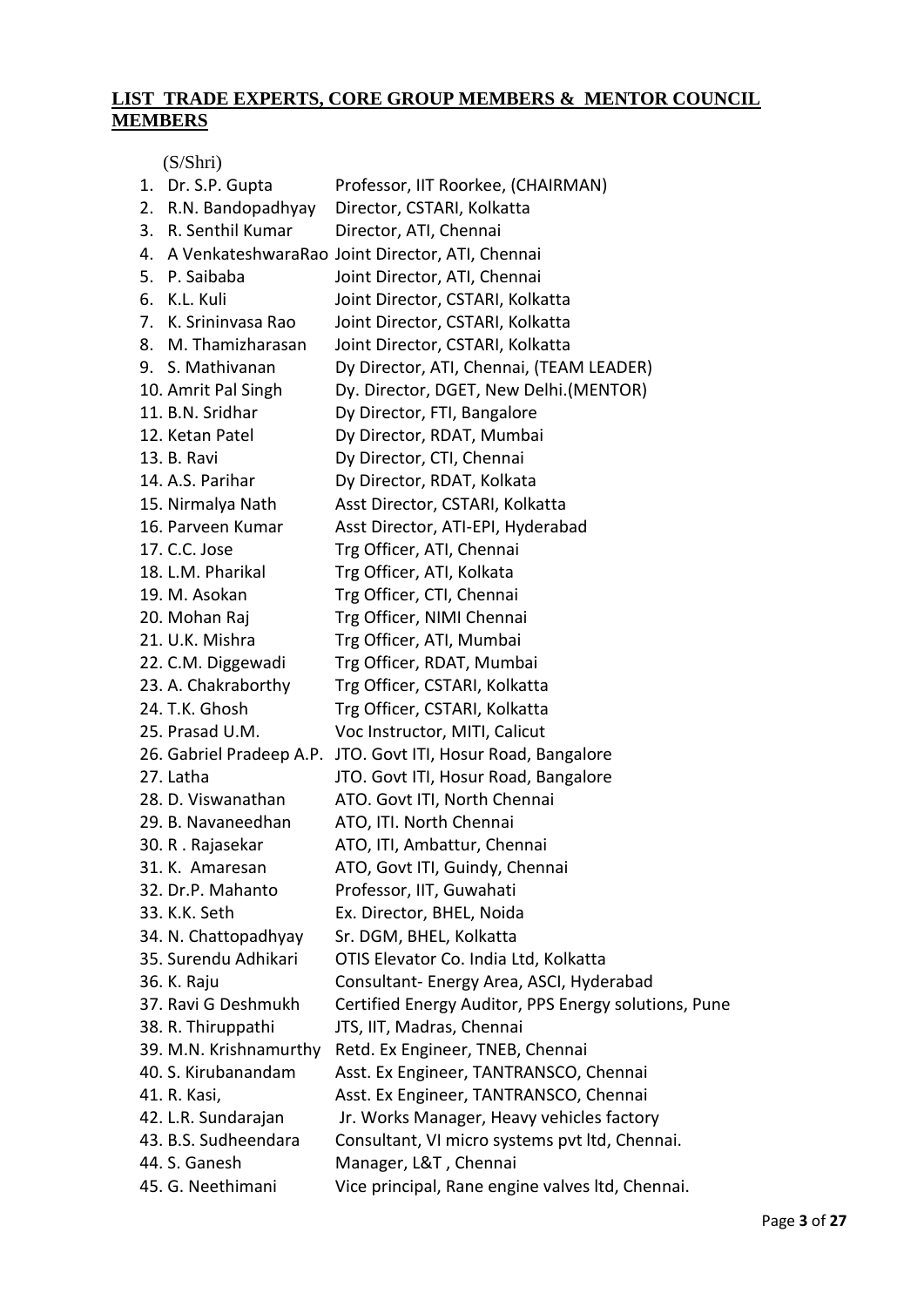### **COURSE INFORMATION – Electrical Power Sector - (TRADE: ELECTRICIAN)**

#### **1. INTRODUCTION:**

- This course is meant for the candidate who aspires to become Technician in ELECTRICIAN.
- This course curriculum is revised and re-structured to make the First Semester Syllabus common for all the Trades under "POWER SECTOR"

#### **2. TERMINAL COMPETENCY:**

#### **At the end of the course the trainee shall be able to**

- carryout Installation, maintenance & repair works of Electrical AC, DC, machinery, lighting circuits, domestic appliances and equipments used in domestic and industries
- read and interpret the blue print reading (Electrical layout Drawing as per BIS specification & standards)
- carry out Domestic and Industrial wiring, Earthing System
- test electrical wiring installation , locate and rectify the faults by using megger and Earth tester
- Make and solder the wire joints, wires on PCB and do de-soldering technique
- Use of electrical instrument(analog/digital) like voltmeter, Ammeter, Wattmeter, Energy Meter, Wheatstone bridge, oscilloscope, Earth tester, Tong tester, etc to measure to different electrical quantities
- Armature winding, single & three phase motor winding and small transformer winding
- Operate, maintain and test the switch gears, circuit breakers, relays and transformer
- Identify and maintain the Power Generating stations (conventional and nonconvential), Transmission and distribution system protecting devices.
- Construct & test semiconductor devices
- Practice on using fitting carpentry and sheet metal tools.
- Carried out break down, over hauling, routine & preventive maintenance of electrical machines and equipments

#### **3. EMPLOYMENT OPPORTUNITIES**

- All state Electricity Boards and departments
- Public sectors, MNC, Private and Govt. Industries
- License Certificate for self employment
- Wiring Contractors
- Huge job opportunities in power generation, transmission, distribution station.
- Huge abroad job opportunities

#### **4. FURTHER LEARNING PATHWAYS**

- Apprentice training in designated trade
- Craft Instructor certificate course
- License Certificate in all State Electricity Boards
- Diploma in Electrical Engineering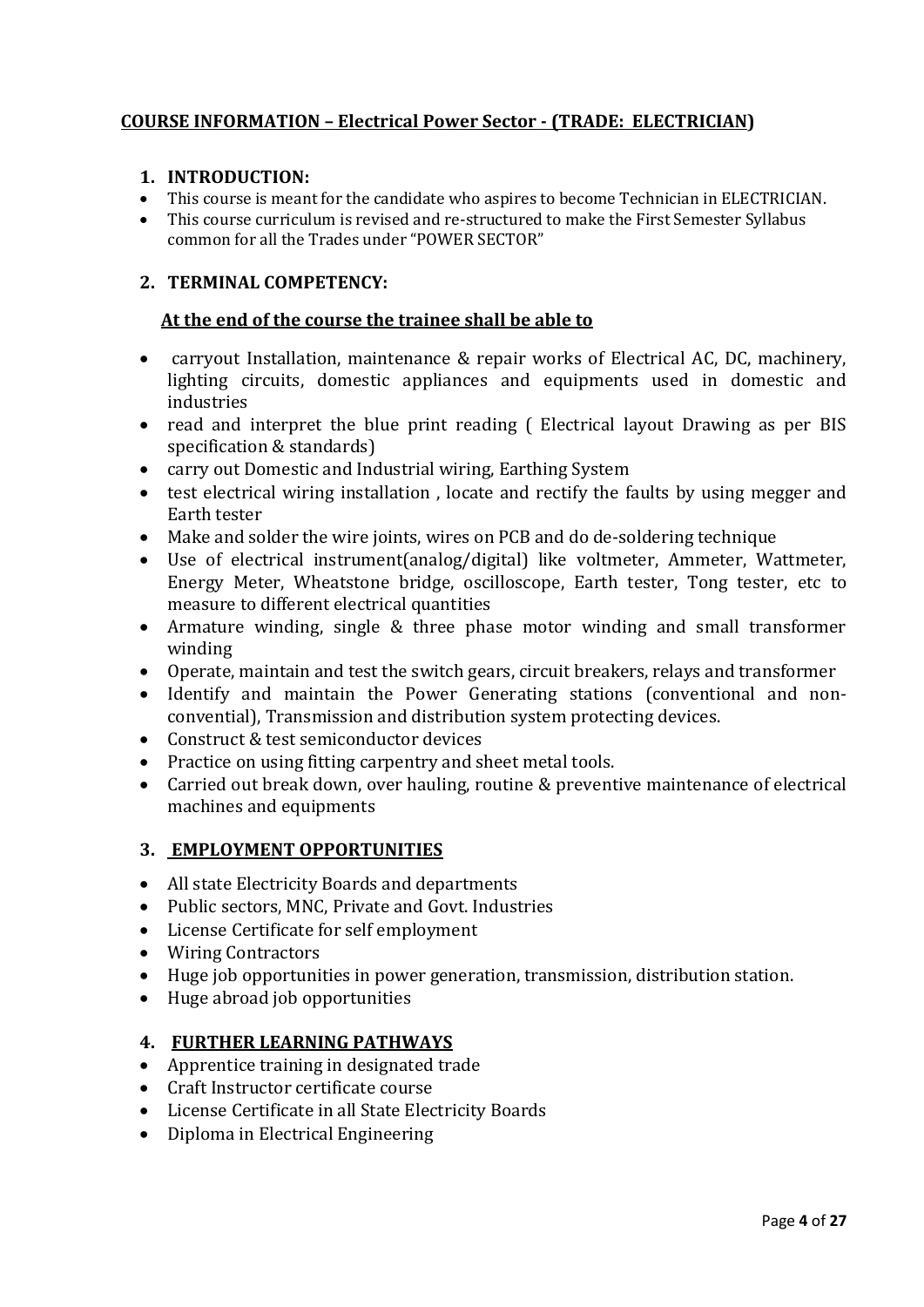## **Syllabus for the Trade of "***Electricial Power sector" (TRADE: ELECTRICIAN)* **Duration : Six Month**

## **First Semester Semester Code: EL: SEM I**

| Week           | <b>Trade Practical</b>                                                                                                                                                                                                                                                                   | <b>Trade Theory</b>                                                                                                                                                                                                                                                                                           |
|----------------|------------------------------------------------------------------------------------------------------------------------------------------------------------------------------------------------------------------------------------------------------------------------------------------|---------------------------------------------------------------------------------------------------------------------------------------------------------------------------------------------------------------------------------------------------------------------------------------------------------------|
| No.            |                                                                                                                                                                                                                                                                                          |                                                                                                                                                                                                                                                                                                               |
| $\mathbf{1}$   | Implementation in the shop<br>floor of the various safety<br>measures.<br>Visit to the different<br>sections of the Institute.<br>Demonstration on                                                                                                                                       | <b>Occupational Safety and Health</b><br>Basic safety introduction,<br>Personal protection.<br>Basic injury prevention, Basic first aid,<br>Hazard identification and avoidance, safety signs<br>for Danger, Warning, caution and personal safety                                                             |
|                | elementary first aid.<br><b>Artificial Respiration</b><br>Practice on use of fire<br>extinguishers.                                                                                                                                                                                      | message.<br>Use of Fire extinguishers.<br>Visit and observation of sections.<br>Various safety measures involved in the<br>Industry. Elementary first Aid. Concept of<br>Standard.                                                                                                                            |
| $\overline{2}$ | Demonstration of Trade<br>hand tools. Identification of<br>simple types- screws, nuts &<br>bolts, chassis, clamps, rivets<br>etc.<br>Use, care and maintenance<br>of various hand tools.                                                                                                 | Identification<br>of<br>Trade-Hand<br>tools-<br>Specifications, Uses and their care maintenance.                                                                                                                                                                                                              |
| 3              | Practice in using cutting<br>pliers, screw drivers, etc.<br>skinning the cables and<br>jointing practice on<br>single strand and multi<br>stranded conductor.<br>Demonstration and<br>Practice on bare conductors<br>joints-- such as Britannia,<br>straight, T, Western union<br>Joints | Fundamental of electricity.<br>Electron theory-<br>free electron, Fundamental terms,<br>definitions, units and effects of electric<br>current<br>Explanation, Definition and properties of<br>conductors, insulators and semi-conductors.<br>Wires/cable & its specification.<br>Types of wire joints & uses. |
| 4              | soldering<br>Practice<br>on<br>& Brazing.<br>Measurement of<br>Resistance.<br>Determination<br>of<br>specific Resistance.                                                                                                                                                                | Solders, flux and soldering technique.<br>Brazing.<br>Types & properties of resistors<br>Specific Resistance.                                                                                                                                                                                                 |
| $5-6$          | Verification of Ohm's Law,<br>Verification of Kirchoff's<br>Laws.<br>Verification of laws of<br>series, parallel and<br>combination circuits.                                                                                                                                            | Ohm's Law -<br>Simple electrical circuits and problems.<br><b>Resistors -Laws of Resistance.</b><br>Series, parallel and combination circuits.                                                                                                                                                                |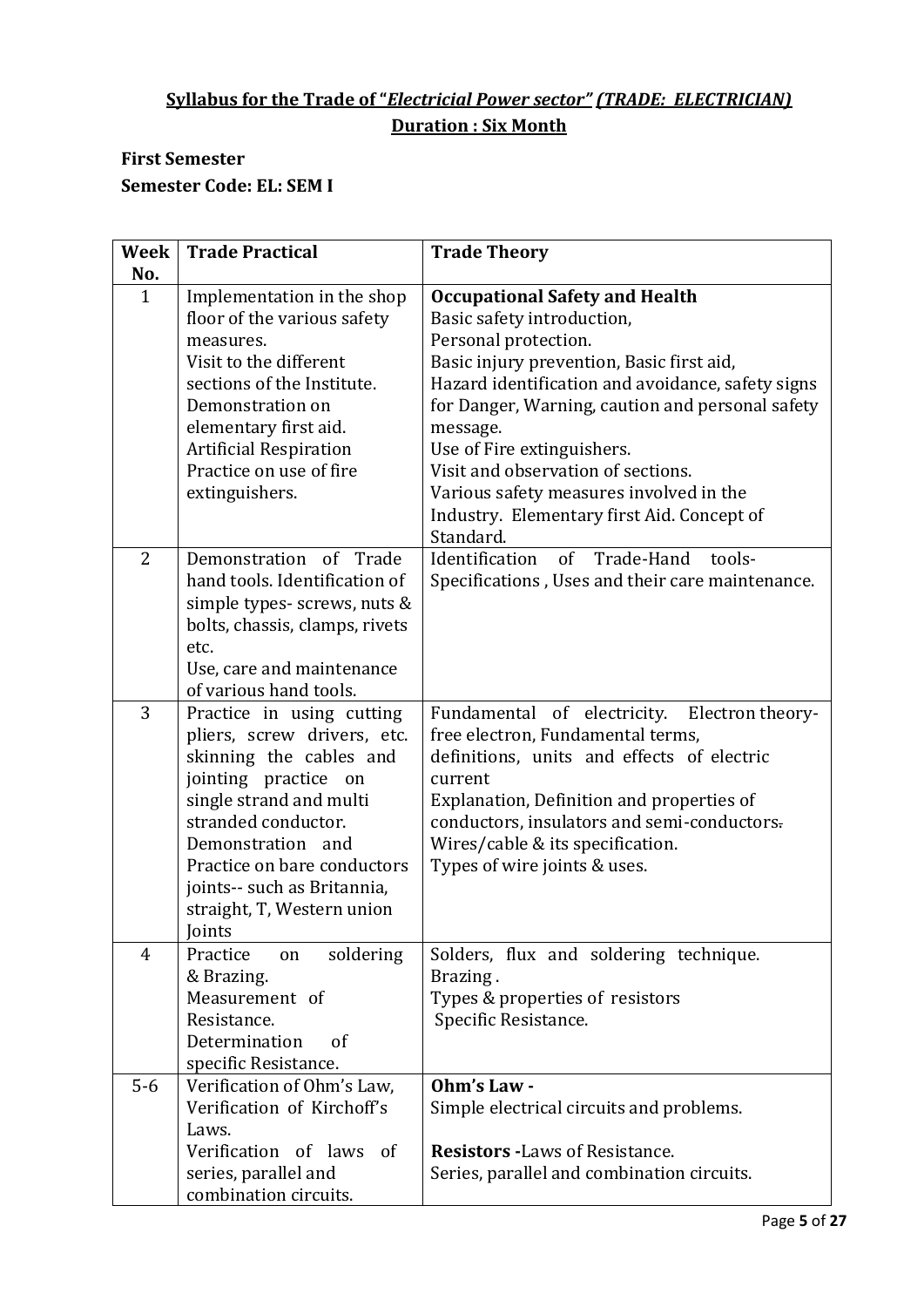|                | Verification of open circuit<br>and closed circuit network.<br>Measuring unknown<br>resistance using different<br>methods-<br>a) Using Wheatstone Bridge<br>b) By voltage drop method.<br>Experiment to demonstrate<br>the variation of resistance of<br>a metal with the change in<br>temperature.                                                                                                                                              | Kirchoff's Laws and applications. Wheatstone<br>bridge principle and its applications.<br>Effect of variation of temperature on<br>resistance.<br>Different methods of measuring the values of<br>resistance.                                                                                                                                                                                                                                                                                                                                                                                                                                                                                                                                                                                                                              |
|----------------|--------------------------------------------------------------------------------------------------------------------------------------------------------------------------------------------------------------------------------------------------------------------------------------------------------------------------------------------------------------------------------------------------------------------------------------------------|--------------------------------------------------------------------------------------------------------------------------------------------------------------------------------------------------------------------------------------------------------------------------------------------------------------------------------------------------------------------------------------------------------------------------------------------------------------------------------------------------------------------------------------------------------------------------------------------------------------------------------------------------------------------------------------------------------------------------------------------------------------------------------------------------------------------------------------------|
| $\overline{7}$ | Demonstration and<br>identification of types of<br>cables.<br>Demonstration and practice<br>on using standard wire<br>gauge & micrometer.<br>Practice on crimping<br>thimbles, Lugs.                                                                                                                                                                                                                                                             | <b>Introduction of National Electrical Code</b><br>Voltage grading of different types of Insulators,<br>Temp. Rise permissible.<br>Types of wires and cables standard wire gauge.<br>Specification of wires and Cables-insulation and<br>voltage grades -Low, medium and high voltage<br>Precautions in using various types of<br>cables / Ferrules                                                                                                                                                                                                                                                                                                                                                                                                                                                                                        |
| 8              | Identification and<br>use<br>of wiring accessories<br>Practice on installation<br>and overhauling common<br>electrical accessories.<br>Fixing of switches, holder<br>plugs etc. in wooden/PVC/<br>Metallic boards.                                                                                                                                                                                                                               | Common Electrical wiring Accessories, their<br>specifications in line with NEC -<br>Explanation of switches, lamp holders, plugs<br>and sockets. Developments of domestic<br>circuits, Alarm & switches,<br>Use & specification of Fire alarm, MCB, ELCB,<br>MCCB.                                                                                                                                                                                                                                                                                                                                                                                                                                                                                                                                                                         |
| $9 - 11$       | Grouping of Dry cells for a<br>specified voltage and<br>current.<br><b>Practice on Battery</b><br>Charging, Preparation of<br>battery charging, Testing of<br>cells, Installation of<br>batteries, Charging of<br>batteries by different<br>methods.<br>Charging of a Lead acid<br>cell, filling of electrolytes-<br>Testing of charging<br>.checking of discharged and<br>fully charged battery.<br>Care and maintenance of<br><b>Batteries</b> | Chemical effect of electric current-<br>Principle of electrolysis.<br>Faraday's Law of electrolysis.<br>Basic principles of Electroplating<br>and Electro chemical equivalents.<br><b>Explanation of Anodes and Cathodes.</b><br>Cells - Primary & Secondary<br>Lead acid cell-description, methods of<br>charging-Precautions to be taken & testing<br>equipment,<br>Ni-cadmium & Lithium cell, Cathodic<br>protection.<br>Electroplating, Anodising.<br>Different types of lead acid cells.<br>Application of battery/cell in Inverter, Battery<br>Charger, UPS, etc.<br>Lead Acid cell, general defects and<br>remedies.<br>Nickel Alkali Cell-description charging.<br>Power and capacity of cells. Efficiency of cells.<br>Rechargeable<br>dry cell,<br>description<br>advantages and disadvantages.<br>Care and maintenance of cells |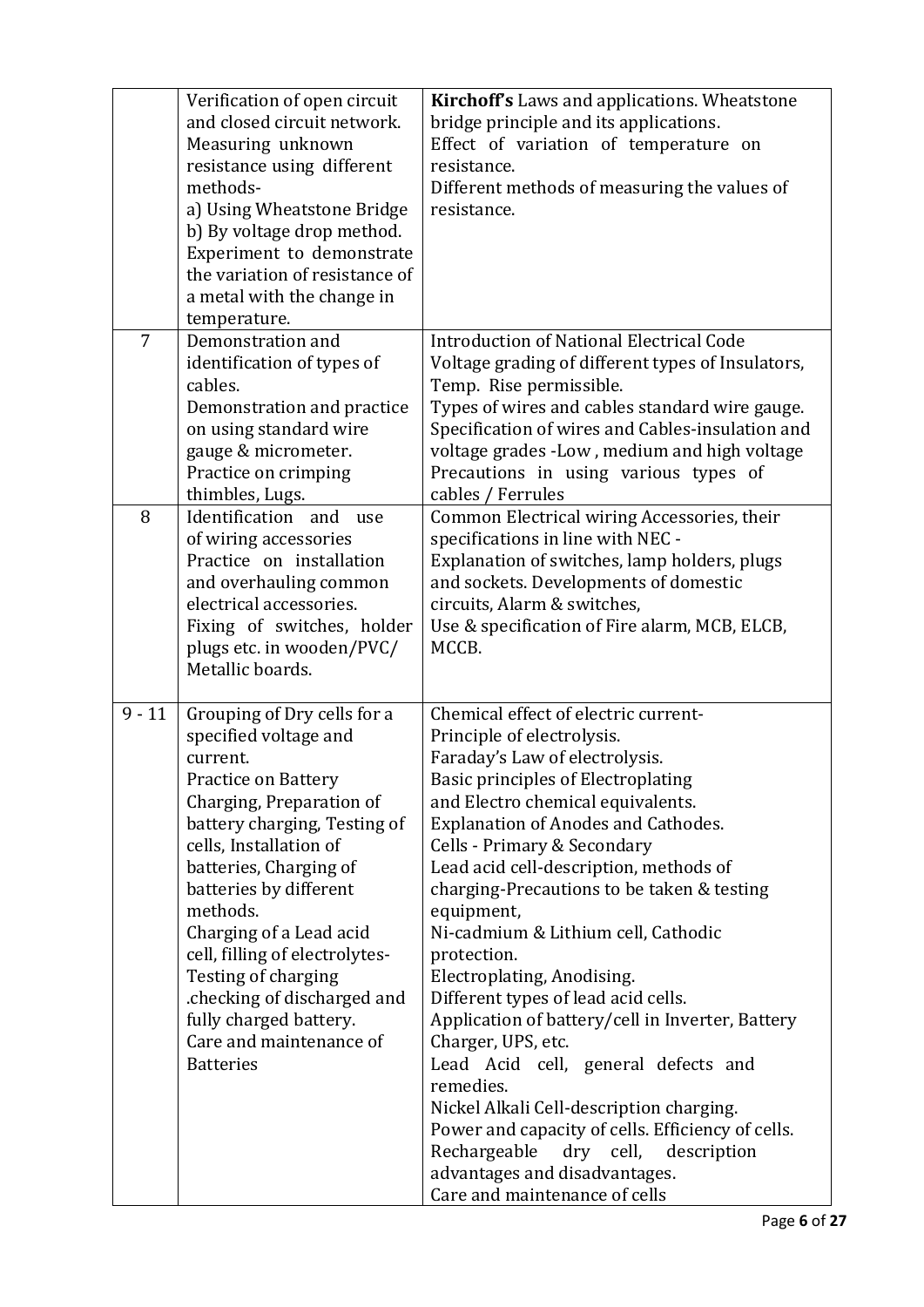|           |                                                                                                                                                                                                                                                                          | Grouping of cells of specified voltage and                                                                                                                                                                                                                                                                                                                                                                                                                                                                                                                                                  |
|-----------|--------------------------------------------------------------------------------------------------------------------------------------------------------------------------------------------------------------------------------------------------------------------------|---------------------------------------------------------------------------------------------------------------------------------------------------------------------------------------------------------------------------------------------------------------------------------------------------------------------------------------------------------------------------------------------------------------------------------------------------------------------------------------------------------------------------------------------------------------------------------------------|
|           |                                                                                                                                                                                                                                                                          | current, Sealed Maintenance free Batteries, Solar                                                                                                                                                                                                                                                                                                                                                                                                                                                                                                                                           |
|           |                                                                                                                                                                                                                                                                          | battery.                                                                                                                                                                                                                                                                                                                                                                                                                                                                                                                                                                                    |
| $12 - 13$ | <b>ALLIED TRADES:</b><br>Marking use of chisels and<br>hacksaw on flats, sheet<br>metal filing practice, filing<br>true to line.<br>Sawing and planning<br>practice. Practice in using<br>firmer chisel and preparing<br>simple half lap joint.                          | Introduction of fitting trade.<br>Safety precautions to be<br>observed Description of files,<br>hammers,<br>chisels hacksaw frames and blades-their<br>specification and grades. Care and maintenance<br>of steel rule, try square and files. Marking tools<br>description and use.<br>Description of<br>carpenter's common hand tools such as saws<br>planes, chisels mallet claw hammer, marking,<br>dividing and holding tools-their care and<br>maintenance.                                                                                                                            |
| 14        | Drilling practice in hand<br>drilling and power drilling<br>machines.<br>Grinding practice<br>Practice in using taps and<br>dies, threading hexagonal<br>and square nuts etc. cutting<br>external threads on stud<br>and on pipes, riveting<br>practice.                 | Types of drills description and drilling machines,<br>proper use, care and maintenance. Description of<br>taps and dies, types of rivets and riveted joints.<br>Use of thread gauge.                                                                                                                                                                                                                                                                                                                                                                                                        |
| 15        | Practice in using snips,<br>marking and cutting<br>of straight and curved<br>pieces in sheet metals.<br>Bending the edges of<br>sheets metals. Riveting<br>practice in sheet metal.<br>Practice in making different<br>joints in sheet metal in<br>soldering the joints. | Description of marking and<br>cutting tools such as snubs shears punches and<br>other tools like hammers, mallets, etc. used by<br>sheet metal workers. Different types soldering<br>materials, fluxes and process.<br>Types of different soldering irons and their<br>proper uses.<br>Use of different bench tools used by sheet metal<br>worker.                                                                                                                                                                                                                                          |
| $16 - 17$ | Trace the magnetic field.<br>Assembly / winding of a<br>simple electro magnet.<br>Use of magnetic compass.<br>Identification of different<br>types of Capacitors.<br>Charging and discharging of<br>capacitor, Testing of<br>Capacitors using DC voltage<br>and lamp.    | Magnetism - classification of magnets,<br>methods of magnetising, magnetic materials.<br>Properties, care and maintenance.<br>Para and Diamagnetism and Ferro magnetic<br>materials.<br>Principle of electro-magnetism, Maxwell's<br>corkscrew rule, Fleming's left and right hand<br>rules, Magnetic field of current carrying<br>conductors, loop and solenoid.<br>MMF, Flux density, reluctance. B.H.<br>curve, Hysteresis, Eddy current. Principle of<br>electro-magnetic Induction, Faraday's Law,<br>Lenz's Law.<br>Electrostatics: Capacitor-Different types,<br>functions and uses. |
| 18-19     | Determine the                                                                                                                                                                                                                                                            | <b>Alternating Current - Comparison and</b>                                                                                                                                                                                                                                                                                                                                                                                                                                                                                                                                                 |
|           | characteristics of RL, RC and                                                                                                                                                                                                                                            | Advantages D.C and A.C. Related terms                                                                                                                                                                                                                                                                                                                                                                                                                                                                                                                                                       |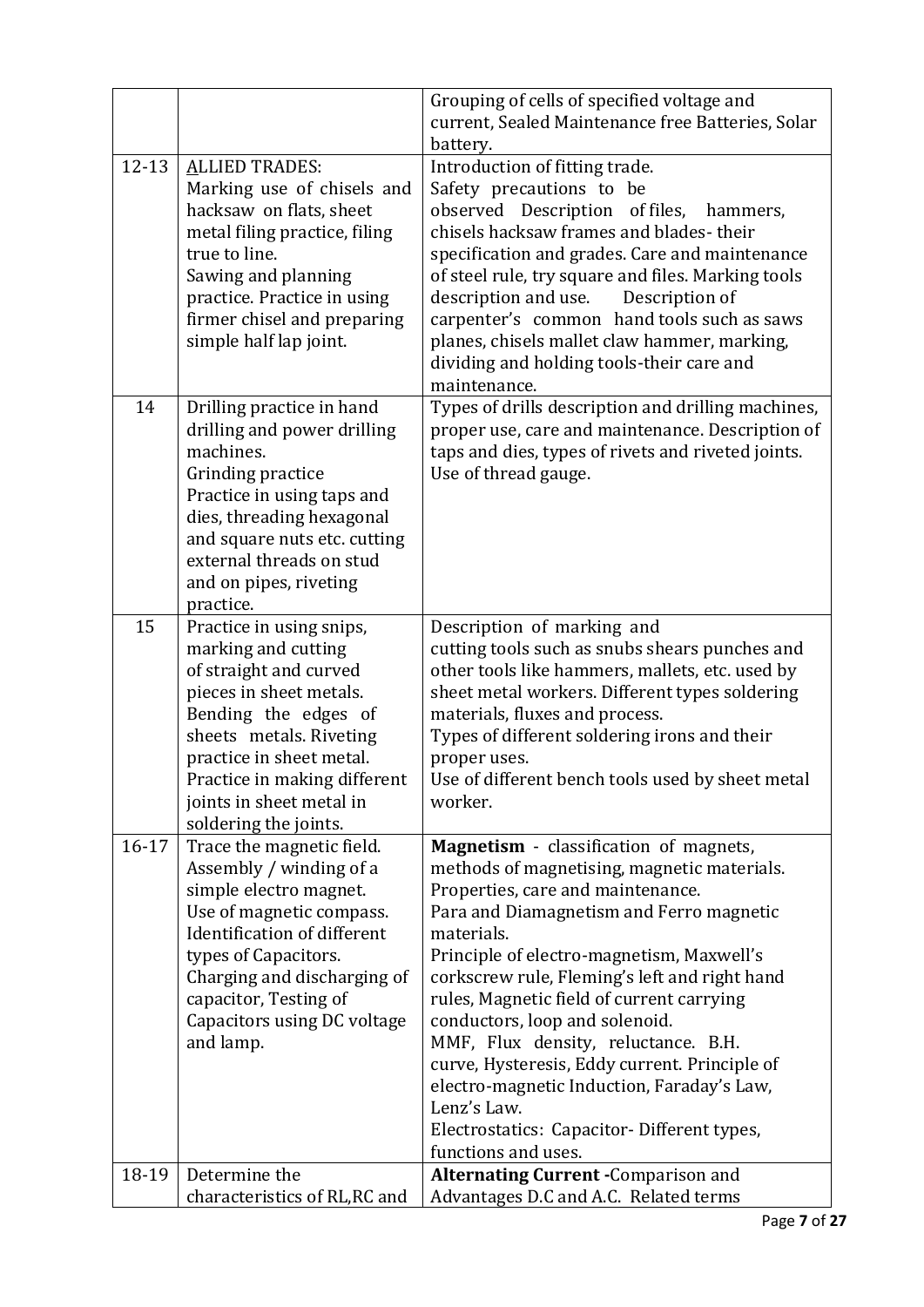|       | RLC in A.C. Circuits both in<br>series and parallel.<br>Experiment on poly phase<br>circuits. Current, voltage,<br>power and power facor<br>measurement in single &<br>poly-phase circuits.<br>Measurement of energy in<br>single and poly-phase<br>circuits.<br>- Use<br>of<br>phase<br>sequence meter. | frequency<br>Instantaneous value, R.M.S. value Average value,<br>Peak factor, form factor.<br>Generation of sine wave, phase and phase<br>difference.<br>Inductive and Capacitive reactance Impedance<br>$(Z)$ , power factor $(p.f)$ .<br>Active and Reactive power, Simple problems on<br>A.C. circuits, single<br>phase and three-phase system etc.<br>Problems on A.C. circuits.<br>Power consumption in series and parallel, P.F.<br>etc. Concept three-phase Star and Delta<br>connection.<br>Line and phase voltage, current and power in a 3<br>phase circuits with balanced and unbalanced<br>load. |
|-------|----------------------------------------------------------------------------------------------------------------------------------------------------------------------------------------------------------------------------------------------------------------------------------------------------------|--------------------------------------------------------------------------------------------------------------------------------------------------------------------------------------------------------------------------------------------------------------------------------------------------------------------------------------------------------------------------------------------------------------------------------------------------------------------------------------------------------------------------------------------------------------------------------------------------------------|
| 20    | Practice on Earthing -<br>different methods of<br>earthing.<br><b>Measurement of Earth</b><br>resistance by earth tester.<br>Testing of Earth Leakage by<br>ELCB and relay.                                                                                                                              | Earthing - Principle of different methods of<br>earthing. i.e. Pipe, Plate, etc<br>Importance of Earthing.<br>Improving of earth resistance<br>Earth Leakage circuit breaker (ELCB).<br>In absence of latest revision in respective BIS<br>provision for Earthing it is recommended to<br>follow IEC guidelines.                                                                                                                                                                                                                                                                                             |
| 21    | Determine the resistance by<br>Colour coding<br>Identification of<br>active/passive components.<br>Diodes-symbol - Tests -<br>Construct & Test Half wave<br>rectifier ckt.<br>Full wave rectifier ckt.<br>Bridge rectifier ckt.                                                                          | Basic electronics-Semiconductor energy level,<br>atomic structure 'P' type and 'N' type.<br>Type of materials -P-N-junction. Classification of<br>Diodes - Reverse and Forward Bias,<br>Heat sink.<br>Specification of Diode<br>PIV rating.<br>Explanation and importance of D.C. rectifier<br>circuit. Half wave, Full wave and Bridge circuit.<br>Filter circuits-passive filter.                                                                                                                                                                                                                          |
| 22-23 | Industrial visit / project work                                                                                                                                                                                                                                                                          |                                                                                                                                                                                                                                                                                                                                                                                                                                                                                                                                                                                                              |
| 24-25 |                                                                                                                                                                                                                                                                                                          | <b>NCVT EXAMINATION</b>                                                                                                                                                                                                                                                                                                                                                                                                                                                                                                                                                                                      |
| 26    | Semester Gap                                                                                                                                                                                                                                                                                             |                                                                                                                                                                                                                                                                                                                                                                                                                                                                                                                                                                                                              |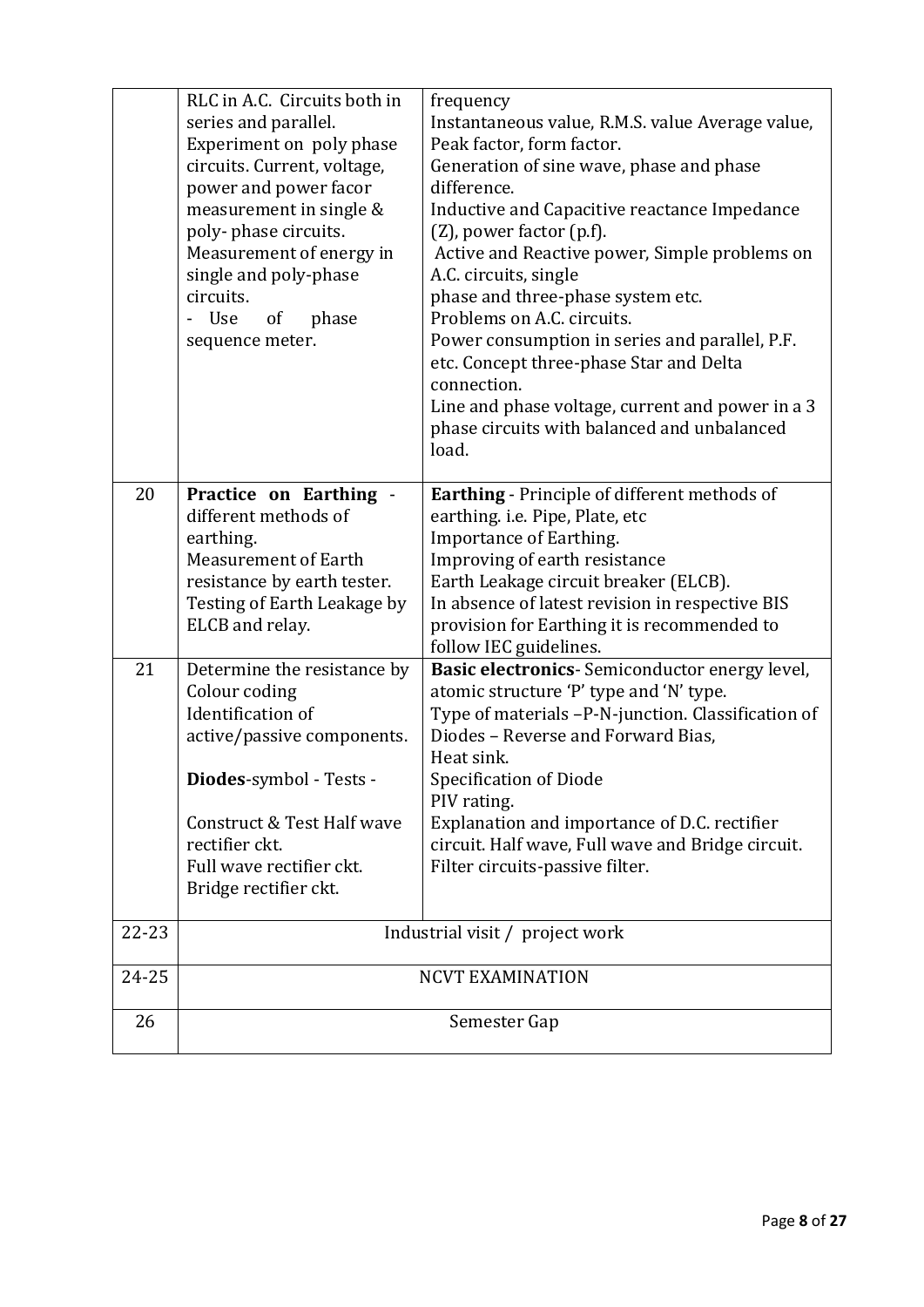### **LIST OF TOOLS and EQUIPMENT**

| <b>TOOL KIT</b>                                                           |                                               |                 |                |
|---------------------------------------------------------------------------|-----------------------------------------------|-----------------|----------------|
| SI.                                                                       | Name of the items                             | <b>Quantity</b> | <b>Remarks</b> |
| No.                                                                       |                                               |                 |                |
| $\mathbf{1}$                                                              | Steel Tape, 15 m length                       | 17 Nos.         | Sr. No. 1 to   |
| $\overline{2}$                                                            | Plier Insulated, 150 mm                       | 17 Nos.         | 18 tool        |
| 3                                                                         | Plier Side Cutting, 150 mm                    | 17 Nos.         | kits to be     |
| $\overline{4}$                                                            | Screw Driver, 100 mm                          | 17 Nos.         | Common         |
| 5                                                                         | Screw Driver, 150 mm                          | 17 Nos.         | for $1$ to $4$ |
|                                                                           | Electrician Connector, screw driver insulated |                 | semesters.     |
| 6                                                                         | handle thin stem, 100 mm                      | 17 Nos.         |                |
| 7                                                                         | Heavy Duty Screw Driver, 200 mm               | 17 Nos.         |                |
|                                                                           | Electrician Screw Driver thin stem insulated  |                 |                |
| 8                                                                         | handle, 250 mm                                | 17 Nos.         |                |
| 9                                                                         | Punch Centre, 150 mm X 9 mm                   | 17 Nos.         |                |
| 10                                                                        | Knife Double Bladed Electrician               | 17 Nos.         |                |
| 11                                                                        | Neon Tester                                   | 17 Nos.         |                |
| 12                                                                        | Steel Rule 300 mm                             | 17 Nos.         |                |
| 13                                                                        | Hammer, cross peen with handle                | 17 Nos.         |                |
| 14                                                                        | Hammer, ball peen With handle                 | 17 Nos.         |                |
| 15                                                                        | Gimlet 6 mm.                                  | 17 Nos.         |                |
| 16                                                                        | <b>Bradawl</b>                                | 17 Nos.         |                |
| 17                                                                        | Scriber (Knurled centre position)             | 17 Nos.         |                |
| 18                                                                        | Pincer 150 mm                                 | 17 Nos.         |                |
| NOTE: For 2nd Unit of the Trade, only Trainees Tool Kit (from Sl No- 1 to |                                               |                 |                |
|                                                                           | 18) is required additionally.                 |                 |                |

## **A. TRAINEES TOOL KIT FOR 16 TRAINEES +1 INSTRUCTOR**

## **B. SHOP TOOLS, INSTRUMENTS and MACHINERY**

|    |                                               | 2 Nos           | Common         |
|----|-----------------------------------------------|-----------------|----------------|
| 1  | C- Clamp 200 mm, 150 mm and 100 mm            | each            | for $1$ to $4$ |
|    |                                               | 2 Nos           | semesters.     |
| 2  | Spanner Adjustable 150 mm, 300mm              | each            |                |
| 3  | Blow lamp 0.5 ltr                             |                 |                |
| 4  | <b>Melting Pot</b>                            |                 |                |
| 5  | Ladel                                         | 1N <sub>o</sub> |                |
| 6  | Chisel Cold firmer 25 mm X 200 mm             | 2               | Common         |
|    |                                               | 2 Nos           | for $1$ to $4$ |
| 7  | Chisel 25 mm and 6 mm                         | each            | semesters.     |
| 8  | Hand Drill Machine                            |                 |                |
| 9  | Portable Electric Drill Machine 6 mm capacity |                 |                |
| 10 | Pillar Electric Drill Machine 12 mm capacity  |                 |                |
| 11 | Allen Key                                     | 1 set           |                |
| 12 | Oil Can 0.12 ltr                              |                 |                |
| 13 | Grease Gun                                    | $1$ No          |                |
| 14 | Out Side Micrometer                           | 2               | Common         |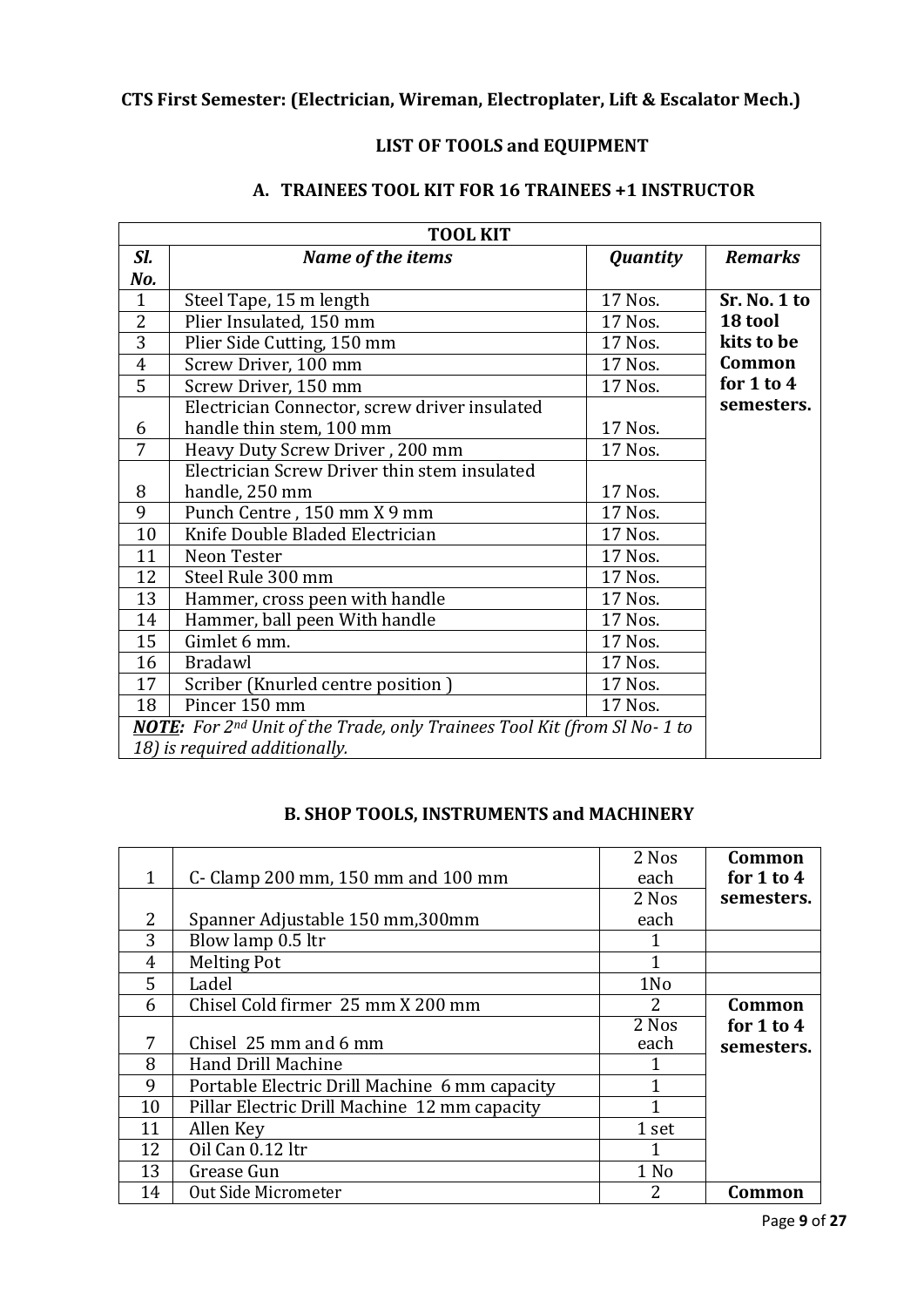|                                                                | for $1$ to $3$ |
|----------------------------------------------------------------|----------------|
|                                                                | semesters.     |
| 15<br>Motorised Bench Grinder<br>$\mathbf{1}$                  | <b>Common</b>  |
| 16<br>Rawl plug tool and bit<br>2 set                          | for $1$ to $4$ |
| 17<br><b>Pully Puller</b><br>2                                 | semesters.     |
| $\overline{2}$<br>18<br><b>Bearing Puller</b>                  |                |
| $\overline{4}$<br>19<br>Pipe vice                              |                |
| 20<br>1 No.<br>Thermometer 0 to 100 deg Centigrade             |                |
|                                                                | Common         |
|                                                                | for 1 & 3      |
| 21<br>Scissors blade 150 mm<br>4 Nos.                          | semesters      |
| 22<br>2 sets<br>Crimping Tool                                  | Common         |
| 23<br>Wire stripper 20 cm<br>2 Nos.                            | for 1 to 4     |
| Chisel Cold flat 12 mm<br>2 Nos.<br>24                         | semesters.     |
| 25<br>Mallet hard wood 0.50 kg<br>4 Nos.                       |                |
| Hammer Extractor type 0.40 kg<br>26<br>4 Nos.                  |                |
| 2 Nos.                                                         |                |
| 27<br>each<br>Hacksaw frame 200 mm 300 mm adjustable           |                |
|                                                                | Common         |
|                                                                | for $1$ to $3$ |
|                                                                | semesters.     |
| 28<br>4 Nos.<br>Try Square 150 mm blade                        |                |
| 2 Nos.                                                         |                |
| 29<br>each<br>Outside and Inside Divider Calliper              |                |
| Pliers flat nose 150 mm<br>30<br>4 Nos.                        | Common         |
| 31<br>4 Nos.<br>Pliers round nose 100 mm                       | for $1$ to $4$ |
|                                                                | semesters.     |
| 32<br>Tweezers 100 mm<br>4 Nos.                                |                |
|                                                                | Common         |
|                                                                | for $1, 8, 3$  |
| 2 Nos.                                                         | semesters.     |
| 33<br>Snip Straight and Bent 150 mm<br>each                    |                |
| 34<br>D.E. metric Spanner<br>$\overline{2}$ Nos.               | Common         |
| 35<br>Drill hand brace<br>4 Nos.                               | for 1 to 4     |
| 36<br>Drill S.S. Twist block 2 mm, 5 mm 6 mm set of 3<br>4 Set | semesters.     |
| 2 Nos.                                                         |                |
| 37<br>Plane, smoothing cutters 50 mm<br>each                   |                |
| 38<br>Gauge, wire imperial<br>2 Nos.                           |                |
| 39<br>File flat 200 mm 2 <sup>nd</sup> cut<br>8 Nos.           |                |
| File half round 200 mm 2 <sup>nd</sup> cut<br>40<br>4 Nos.     |                |
| File round 200 mm 2 <sup>nd</sup> cut<br>41<br>4 Nos.          |                |
| File flat 150 mm rough<br>42<br>4 Nos.                         |                |
| 43<br>File flat 250 mm bastard<br>4 Nos.                       |                |
| 44<br>File flat 250 mm smooth<br>4 Nos.                        |                |
| 45<br>File Rasp, half round 200 mm bastard<br>4 Nos.           |                |
| 2 Nos.                                                         |                |
| 46<br>Soldering Iron 25 watt, 65 watt, 125 watt<br>each        |                |
|                                                                |                |
| Copper bit soldering iron 0.25 kg.<br>2 Nos.<br>47             |                |
| 48<br>Desoldering Gun<br>4 Nos.                                | Common         |
| 49<br>Hand Vice 50 mm jaw<br>4 Nos.                            | for $1$ to $4$ |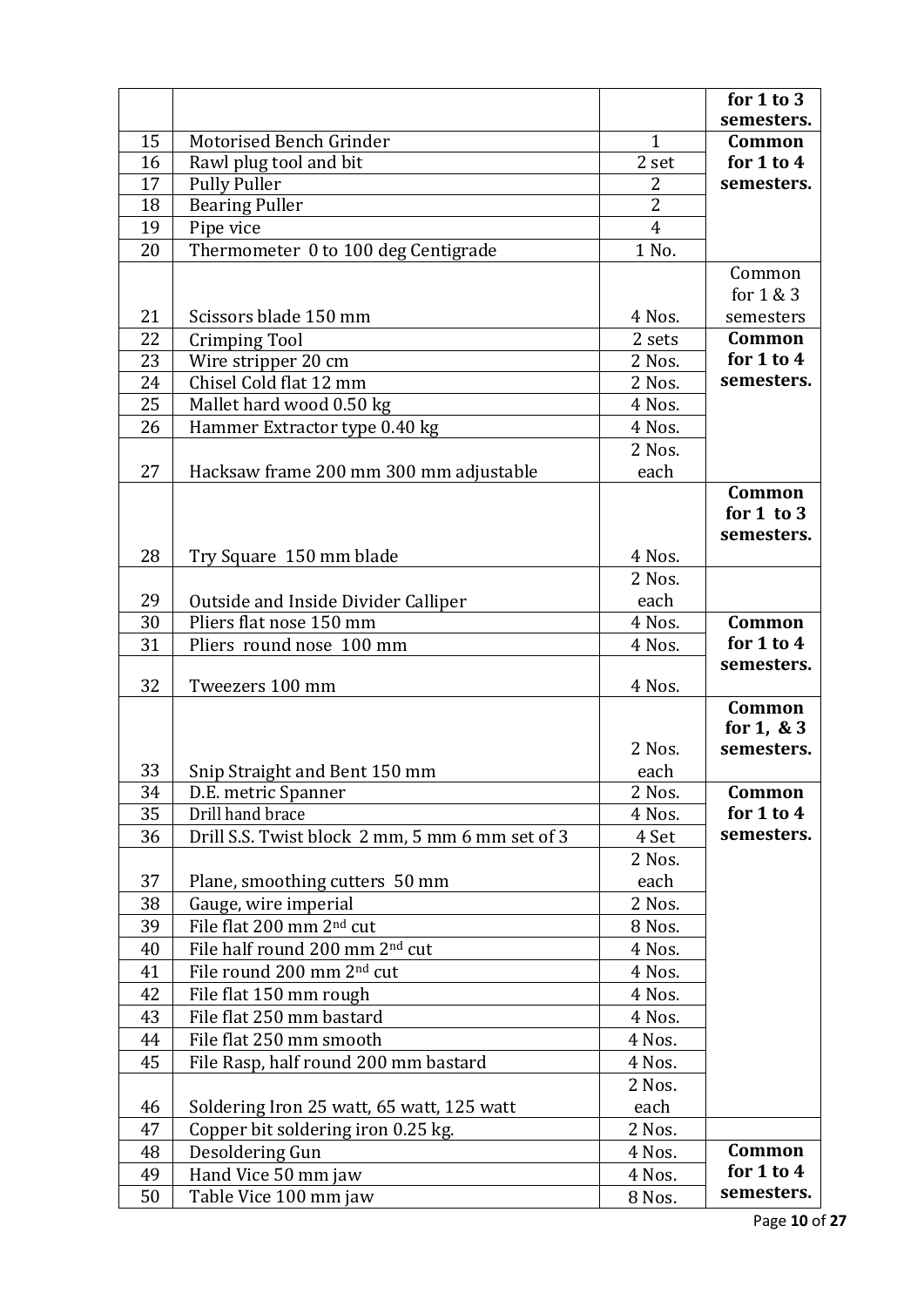| 51 | Pipe Cutter to cut pipes upto 5 cm. dia                                        | 4 Nos.     | Common                   |
|----|--------------------------------------------------------------------------------|------------|--------------------------|
| 52 | Pipe Cutter to cut pipes above 5 cm dia                                        | 2 Nos.     | for $1$ , to $3$         |
| 53 | Stock and Die set for 20 mm to 50 mm G.I. pipe                                 | 1 set      | semesters.               |
| 54 | <b>Stock and Dies conduit</b>                                                  | 1 No.      |                          |
|    |                                                                                | 2 Nos.     | Common                   |
| 55 | Ohm Meter; Series Type & Shunt Type                                            | each       | for $1$ to $4$           |
|    | Multi Meter (analog) 0 to 1000 M Ohms, 2.5 to 500                              |            | semesters.               |
| 56 | V                                                                              | 2 Nos.     |                          |
| 57 | Digital Multi Meter                                                            | 6 Nos.     |                          |
| 58 | A.C. Voltmeter M.I. 0-500V A.C                                                 | 1 No.      |                          |
| 59 | Milli Voltmeter centre zero 100 - 0 - 100 m volt                               | 1 No.      |                          |
| 60 | D.C. Milli ammeter 0 -500m A                                                   | 1 No.      |                          |
| 61 | Ammeter MC 0-5 A, 0-25 A                                                       | 1 No. each |                          |
| 62 | A.C. Ammeter M.I. 0-5A, 0-25 A                                                 | 1 No. each |                          |
| 63 | Kilo Wattmeter 0-1-3 kw                                                        | 1 No.      |                          |
|    | A.C. Energy Meter, Single phase 5 amp. Three                                   | 1 No. each |                          |
| 64 | Phase 15 amp                                                                   |            |                          |
| 65 | <b>Power Factor Meter</b>                                                      | 1 No.      |                          |
| 66 | <b>Frequency Meter</b>                                                         | 1 No.      |                          |
| 67 | Flux meter                                                                     | 1 No.      |                          |
| 68 | Wheat Stone Bridge with galvanometer and battery                               | 1 No.      |                          |
| 69 | Laboratory Type Induction Coil                                                 | 1 No.      |                          |
| 70 | DC Power Supply 0-30V, 2 amp                                                   | 1 No.      | Common                   |
|    | Rheostat                                                                       | 1 No. each | for $1$ , to $3$         |
|    | $0 - 1$ Ohm, 5 Amp                                                             |            | semesters.               |
|    | 0-10 Ohm, 5 Amp                                                                |            |                          |
|    | 0-25 Ohm, 1 Amp                                                                |            |                          |
| 71 | 0-300 Ohm, 1 Amp                                                               |            |                          |
|    |                                                                                | 1 No.      | Common<br>for $1$ to $4$ |
|    |                                                                                |            | semesters.               |
| 72 | 1 Phase Variable Auto Transformer                                              |            |                          |
| 73 | <b>Battery Charger</b>                                                         | 1 No.      |                          |
| 74 | Hydrometer                                                                     | 1 No.      |                          |
| 75 | Miniature Breaker 16 amp (Raw Material)                                        | 1 No.      | Common                   |
| 76 | Working Bench 2.5 m x 1.20 m x 0.75 m                                          | 4 Nos.     | for $1$ to $4$           |
| 77 | Fire Extinguisher CO <sub>2</sub> , 2 KG                                       | 2 Nos.     | semesters.               |
| 78 | <b>Fire Buckets</b>                                                            | 2 Nos.     |                          |
|    | Note: The items which are available in the market nearest of the specification |            |                          |
|    | as mentioned above may be procured.                                            |            |                          |
|    |                                                                                |            |                          |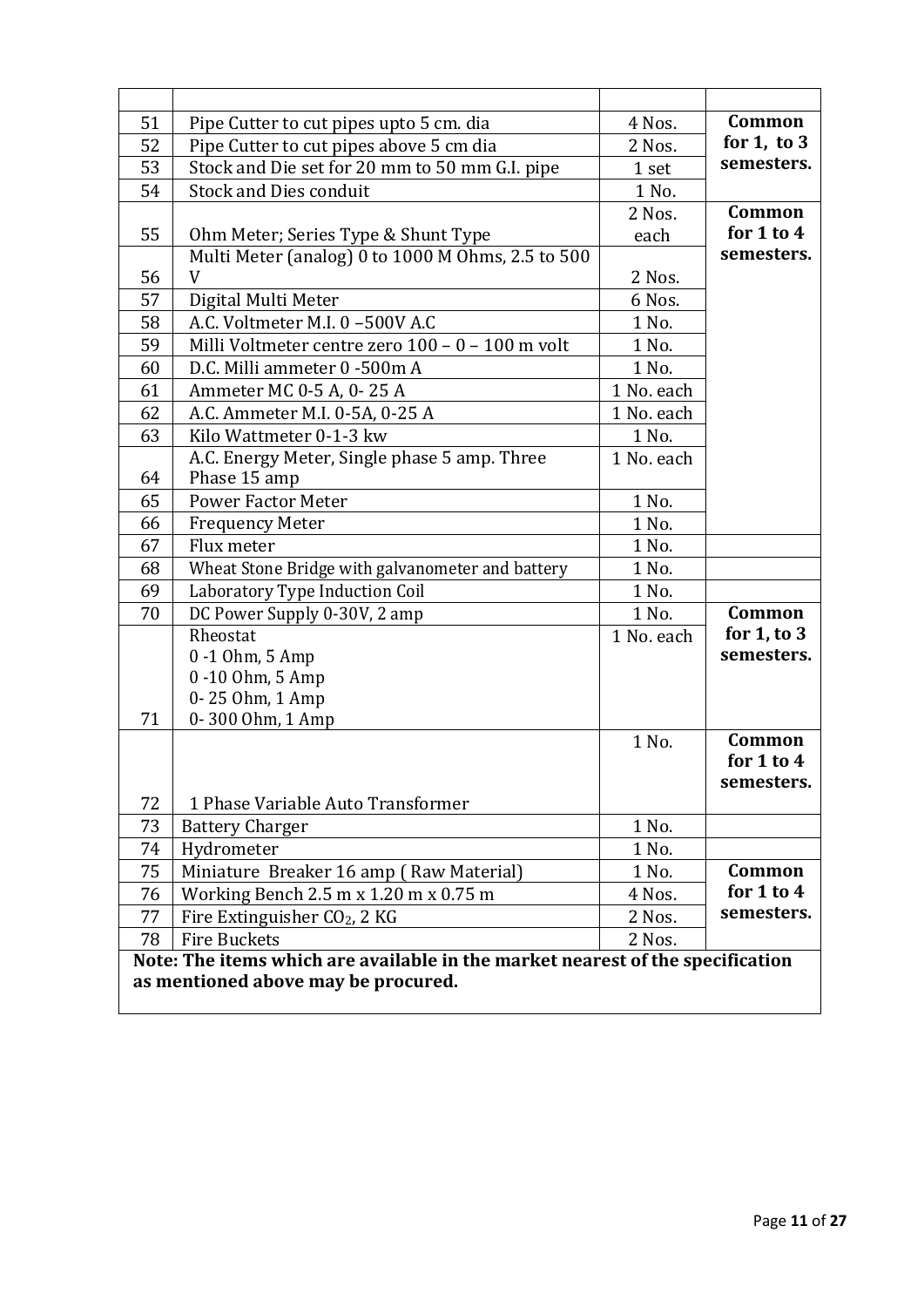## **FURNITURE :**

| SI.<br>No. | Name of the items                     | <b>Quantity</b> | <b>Remarks</b> |
|------------|---------------------------------------|-----------------|----------------|
|            | Instructor's table                    | 1 No.           | Common         |
| 2          | Instructor's chair                    | 2 Nos.          | for $1$ to $4$ |
| 3          | Metal Rack 100cm x 150cm x 45cm       | 4 Nos.          | semesters      |
| 4          | Lockers with 16 drawers standard size | 2 Nos.          |                |
| 5          | Almirah 2.5 m x 1.20 m x 0.5 m        | 1 No.           |                |
|            | Black board/white board               | 1 No.           |                |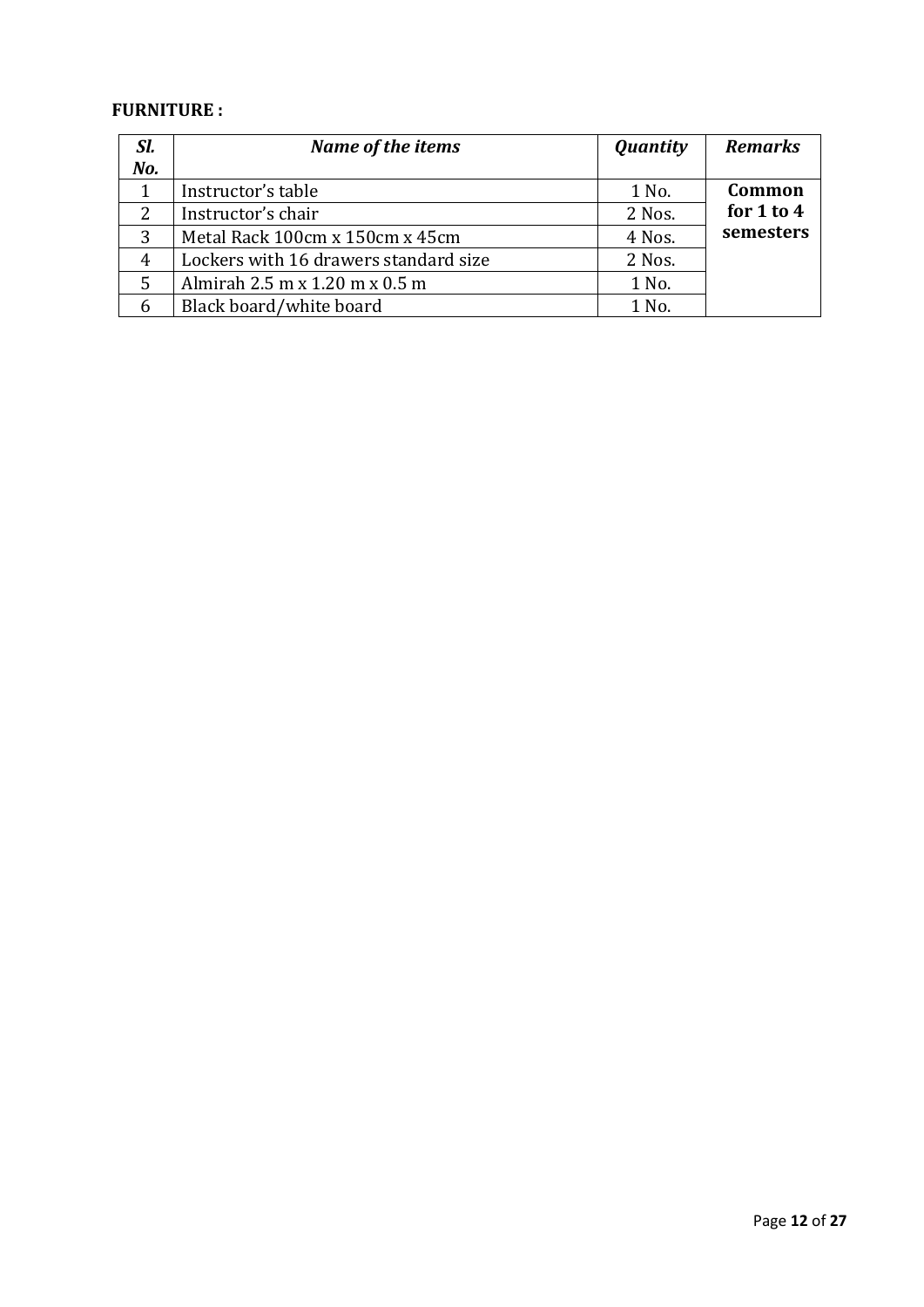## **Syllabus for the Trade of "***Electrician"* **Duration : Six Month**

## **Second Semester Semester Code: ELE: SEM II**

| <b>Week</b> | <b>Trade practical</b>                                                                                                                                                                                                                                                                                                                                                                                                                                | <b>Trade Theory</b>                                                                                                                                                                                                                                                                                                                                                                                                                                                                                                                            |
|-------------|-------------------------------------------------------------------------------------------------------------------------------------------------------------------------------------------------------------------------------------------------------------------------------------------------------------------------------------------------------------------------------------------------------------------------------------------------------|------------------------------------------------------------------------------------------------------------------------------------------------------------------------------------------------------------------------------------------------------------------------------------------------------------------------------------------------------------------------------------------------------------------------------------------------------------------------------------------------------------------------------------------------|
| No.         |                                                                                                                                                                                                                                                                                                                                                                                                                                                       |                                                                                                                                                                                                                                                                                                                                                                                                                                                                                                                                                |
| $1 - 2$     | Different wave shapes of<br>rectifiers and their values<br>using C.R.O.<br>Identification of terminals,<br>construction & Testing of<br>transistor.<br>Assembly and testing of a<br>single stage Amplifier and<br>checking using an<br>oscilloscope.                                                                                                                                                                                                  | Working principle and uses of an<br>oscilloscope.<br>Explanation of principle of working of a<br>transistor & configuration.<br>Types of transistors & its application.<br>Specification and rating of transistors.<br><b>Explanation of transistor Amplifiers,</b><br>Amplifiers. - class A,B and C<br>Power amplifier                                                                                                                                                                                                                        |
| $3 - 4$     | Measure Voltage, current &<br>wave shape of oscillator<br>using CRO.<br>Simple circuits containing<br>U.J.T. for triggering, FET as<br>an amplifier and Power<br>control circuits by S.C.R.<br>and Diac, triac, I.G.B.T.<br>Logic gates and circuits.                                                                                                                                                                                                 | Explanation of oscillator-working<br>principle<br>Explanation of stages and types.<br>Multivibrator - applications.<br>Introduction of basic concept of ICs, U.J.T.,<br>F.E.T.<br>Basic concept of power electronics devices<br>e.g. S.C.R., Diac, Triac, power MOSFET, G.T.O<br>and I.G.B.T.<br><b>Digital Electronics - Binary numbers, logic</b><br>gates and combinational circuits,                                                                                                                                                       |
| $5-6$       | Practice in casing, Capping.<br>Conduit wiring with<br>minimum to more number<br>of points.<br>Use of two way switches.<br>Testing of wiring<br>installation by meggar.<br>-Fixing of calling<br>bells/buzzers.<br>-Making of test boards &<br>extension boards<br>Identification &<br>demonstration on conduits<br>and accessories & their uses,<br>cutting, threading & laying<br>Installation, Testing,<br>Maintenance and Repairing<br>of wiring. | Electric wirings, I.E. rules.<br>Types of wirings both domestic and<br>industrial.<br>Specifications for wiring.<br>Grading of cables and current ratings.<br>Principle of laying out in domestic wiring.<br>Voltage drop concept.<br>Wiring system - P.V.C., concealed system.<br>Maintenance and Repairing data sheet<br>preparation. Specifications, standards for<br>conduits and accessories<br>- Power Wiring<br>- Control Wiring<br>- Information Communication<br>- Entertainment Wiring.<br>Testing of wiring installation by meggar. |
| 7           | Application of fuses, relay,<br>MCB, ELCB.                                                                                                                                                                                                                                                                                                                                                                                                            | Study of Fuses, Relays, Miniature circuit<br>breakers (MCB), ELCB, etc.                                                                                                                                                                                                                                                                                                                                                                                                                                                                        |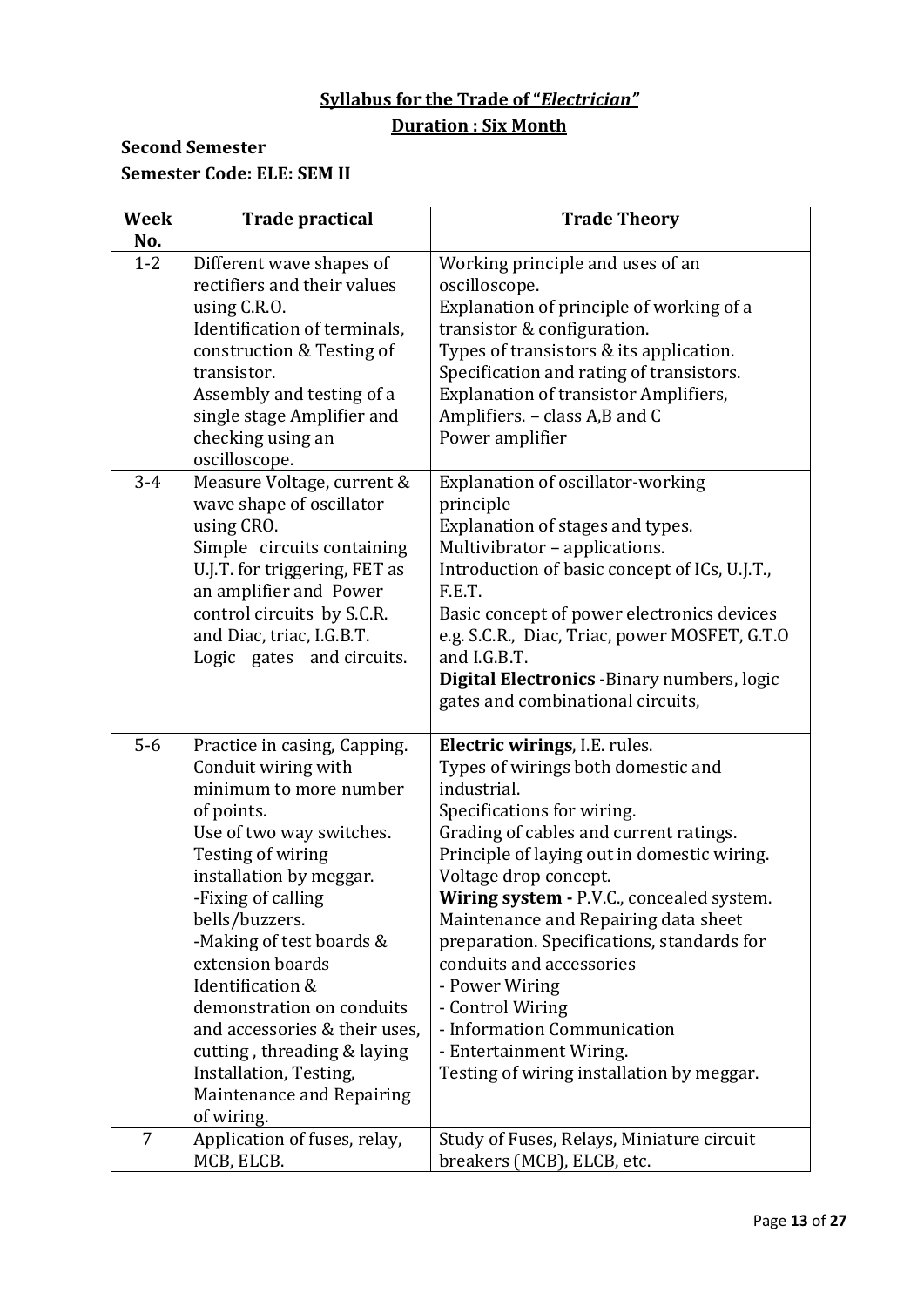| $8-9$     | Identification of the parts of               | D.C. Machines - General concept of Electrical                                               |
|-----------|----------------------------------------------|---------------------------------------------------------------------------------------------|
|           | a D.C. machine.                              | Machines.                                                                                   |
|           | Connection of shunt                          |                                                                                             |
|           | Generators                                   | Principle of D.C. generator. Use of                                                         |
|           |                                              | Armature, Field Coil, Polarity, Yoke, Cooling                                               |
|           | Voltages build up in DC                      | Fan, Commutator, slip ring Brushes,                                                         |
|           | Shunt Generator (OCC)                        | Laminated core.                                                                             |
|           | Measurement of voltages,                     |                                                                                             |
|           | Demonstration on field                       | Explanation of D.C. Generators-types, parts.                                                |
|           | excitation.                                  | <b>E.M.F.</b> equation-self excitation and separately                                       |
|           |                                              | excited Generators-Practical uses. Brief                                                    |
|           |                                              |                                                                                             |
|           |                                              | description of series, shunt and compound                                                   |
|           |                                              | generators.                                                                                 |
| $10 - 11$ |                                              |                                                                                             |
|           | Connection of compound<br>Generator, Voltage | Explanation of Armature reaction, inter poles<br>and their uses, connection of inter poles, |
|           | measurement, cumulative                      | Commutation. Losses & Efficiency of                                                         |
|           | and differential -No Load                    | D.C.Generator, Parallel Operation of                                                        |
|           | and Load characteristics of                  | D.C.Generator.                                                                              |
|           | Series, Shunt and Compound                   | Application of D.C. generators.                                                             |
|           | Generator.                                   | Care, Routine & preventive maintenance.                                                     |
|           | Controlling and protecting                   |                                                                                             |
|           | DC Generator.                                |                                                                                             |
|           |                                              |                                                                                             |
|           | Practicing dismantling and                   |                                                                                             |
|           | assembling in D.C. Machine.                  |                                                                                             |
| $12 - 13$ | Identification of parts and                  | DC Motors - Terms used in D.C. motor-                                                       |
|           | terminals of DC motors.                      | Torque, Brake Torque, speed, Back-e.m.f. etc.                                               |
|           | Connection, starting,                        | and their relations, Types of D.C.Motor.                                                    |
|           | running of DC motors using                   | Starters used in D.C. motors                                                                |
|           | Starters.                                    | Related problems                                                                            |
|           | Characteristics curve of DC                  | Characteristics of D.C.Motor, Losses &                                                      |
|           | motors.                                      | Efficiency, Application of D.C. motors.                                                     |
|           | Practical application of                     | Care, Routine & preventive maintenance.                                                     |
|           | D.C. motors.                                 |                                                                                             |
| 14        | Speed control of                             | Types of speed control of DC motors in                                                      |
|           | DC motors by voltage,                        | industry.                                                                                   |
|           | field, armature &                            | Control system. AC-DC, DC-DC control.                                                       |
|           | Word-Leonard system.                         |                                                                                             |
| $15 - 18$ | Identification of types of                   | Working principle of Transformer.                                                           |
|           | transformers. Connection of                  | classification C.T., P.T. Instrument and                                                    |
|           | transformers,                                | Auto Transformer (Variac), Construction,                                                    |
|           | Transformation ratio, OC                     | Single phase and Poly phase.                                                                |
|           | (No-load) and SC (short                      | E.M.F. equation, parallel operation of                                                      |
|           | circuit) tests, efficiencies of              | transformer, their connections.                                                             |
|           | transformers, testing of                     | Regulation and efficiency.                                                                  |
|           | transformer, parallel                        | Type of Cooling for transformer.                                                            |
|           | operation of transformer.                    | Protective devices.                                                                         |
|           | Use of Current Transformer                   | Specifications, simple problems on e.m.f.                                                   |
|           | (C.T.) and Potential                         | Equation, turn ratio, regulations and                                                       |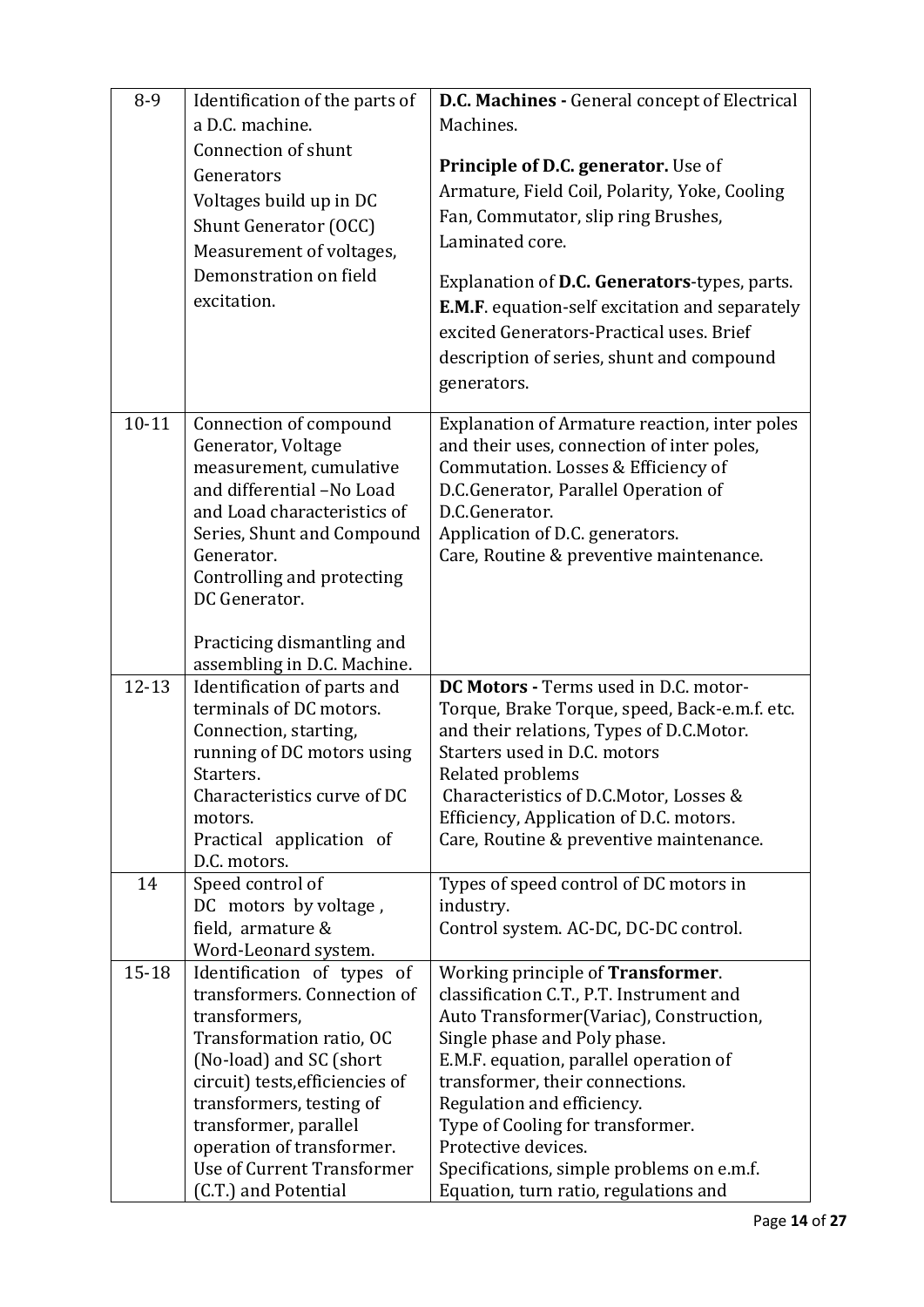| 19-21     | (Voltage) transformer (P.T.)<br>Testing of single phase and<br>Three Phase Transformers -<br>Cleaning, maintenance,<br>testing and changing of oil.<br>Single and three phase<br>connection.<br>Identify the type of<br>Instruments.<br>Use of -PMMC, MI meter,<br>Multi-meter(Digital/Analog)<br>, Wattmeter, P F meter,<br>Energy meter, Frequency<br>meter.<br>Calibration of - Multi-meter<br>Phase sequence meter,<br>Digital Instruments, etc<br>Calibration of Energy meter. | efficiency. Special transformers.<br>Transformer - Classification of transformer.<br>Components, Auxiliary parts i.e. breather,<br>Conservator, buchholze relay, other<br>protective devices. Transformer oil testing<br>and Tap changer (off load and on load). Dry<br>type transformer.<br>Bushings and termination.<br><b>Electrical Measuring Instruments -</b><br>-types, indicating types. Deflecting torque,<br>Controlling torque and<br>Damping torque,<br>PMMC & MI meter (Ammeter, Voltmeter)<br>-Range extension<br>-Multimeter(Digital/Analog)<br>-Wattmeter<br>- P.F. meter<br>- Energy meter (Digital/analog)<br>-Insulation Tester (Megger), Earth tester.<br>-Frequency meter |
|-----------|-------------------------------------------------------------------------------------------------------------------------------------------------------------------------------------------------------------------------------------------------------------------------------------------------------------------------------------------------------------------------------------------------------------------------------------------------------------------------------------|------------------------------------------------------------------------------------------------------------------------------------------------------------------------------------------------------------------------------------------------------------------------------------------------------------------------------------------------------------------------------------------------------------------------------------------------------------------------------------------------------------------------------------------------------------------------------------------------------------------------------------------------------------------------------------------------|
|           |                                                                                                                                                                                                                                                                                                                                                                                                                                                                                     | -Phase Sequence meter<br>-Multimeter-Analog and Digital                                                                                                                                                                                                                                                                                                                                                                                                                                                                                                                                                                                                                                        |
|           |                                                                                                                                                                                                                                                                                                                                                                                                                                                                                     | -Tong tester<br>-Techometer.                                                                                                                                                                                                                                                                                                                                                                                                                                                                                                                                                                                                                                                                   |
| $22 - 23$ | Industrial visit / project work                                                                                                                                                                                                                                                                                                                                                                                                                                                     |                                                                                                                                                                                                                                                                                                                                                                                                                                                                                                                                                                                                                                                                                                |
|           |                                                                                                                                                                                                                                                                                                                                                                                                                                                                                     |                                                                                                                                                                                                                                                                                                                                                                                                                                                                                                                                                                                                                                                                                                |
| 24-25     |                                                                                                                                                                                                                                                                                                                                                                                                                                                                                     | <b>NCVT EXAMINATION</b>                                                                                                                                                                                                                                                                                                                                                                                                                                                                                                                                                                                                                                                                        |
| 26        | Semester Gap                                                                                                                                                                                                                                                                                                                                                                                                                                                                        |                                                                                                                                                                                                                                                                                                                                                                                                                                                                                                                                                                                                                                                                                                |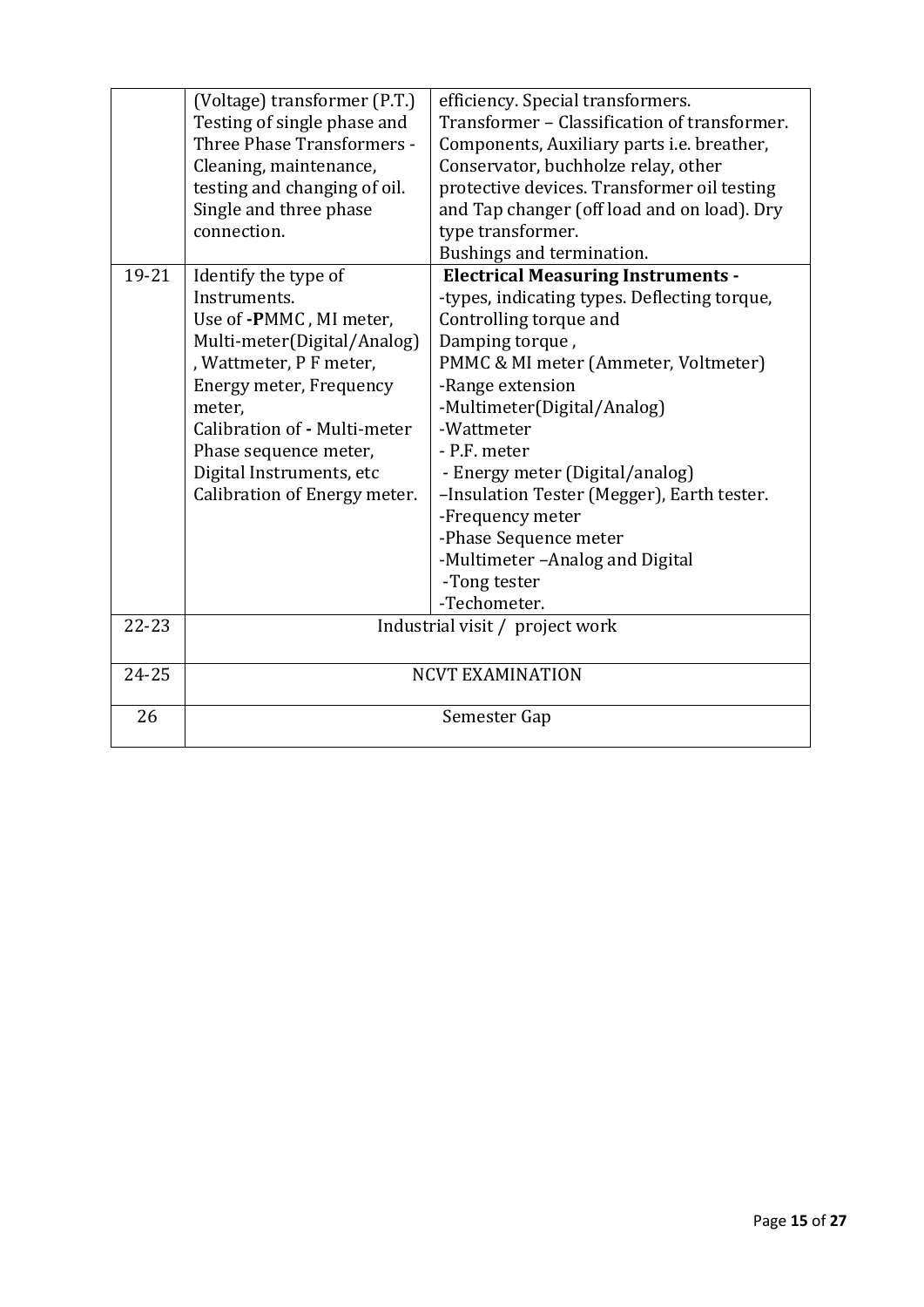## **CTS Second Semester: Electrician**

## **SHOP TOOLS, INSTRUMENTS and MACHINERY**

| 1 No.<br>Common<br>for $2$ to $4$<br>$\mathbf{1}$<br>Tachometer<br>semesters<br><b>Current Transformer</b><br>1 No.<br>415 Volt, 50 Hz, CT Ratio 150 / 5 Amp, 5VA<br>$\overline{2}$<br>Potential Transformer<br>1 No.<br>3<br>415 Volt, 50Hz, PT Ratio 11KV/ 110V, 10VA<br>Growler<br>1 No.<br>Common<br>$\overline{4}$<br>for $2$ to $4$<br>5<br>Tong Tester / Clamp Meter 0 - 100 amp. AC<br>1 No.<br>6<br>1 No.<br>Megger 500 volts<br>Contactor & auxiliary contacts 3 phase, 440volt,<br>1 No. each<br>7<br>16amp (Raw Material)<br>Contactor & auxiliary contacts 3 phase, 440 volt, 32<br>1 No. each<br>8<br>amp. (Raw Material)<br>9<br>Limit Switch (Raw Material)<br>1 No.<br>1 No.<br>10<br>Rotary Switch 16 A (Raw Material)<br>11<br>Load Bank 5 KW(Lamp / heater Type)<br>1 No.<br>1 No.<br>Common<br>Brake Test arrangement with two spring balance<br>for $2 & 3$ | Sl.<br>No. | Name of the items | <b>Quantity</b> | <b>Remarks</b> |
|-----------------------------------------------------------------------------------------------------------------------------------------------------------------------------------------------------------------------------------------------------------------------------------------------------------------------------------------------------------------------------------------------------------------------------------------------------------------------------------------------------------------------------------------------------------------------------------------------------------------------------------------------------------------------------------------------------------------------------------------------------------------------------------------------------------------------------------------------------------------------------------|------------|-------------------|-----------------|----------------|
|                                                                                                                                                                                                                                                                                                                                                                                                                                                                                                                                                                                                                                                                                                                                                                                                                                                                                   |            |                   |                 |                |
|                                                                                                                                                                                                                                                                                                                                                                                                                                                                                                                                                                                                                                                                                                                                                                                                                                                                                   |            |                   |                 |                |
|                                                                                                                                                                                                                                                                                                                                                                                                                                                                                                                                                                                                                                                                                                                                                                                                                                                                                   |            |                   |                 |                |
|                                                                                                                                                                                                                                                                                                                                                                                                                                                                                                                                                                                                                                                                                                                                                                                                                                                                                   |            |                   |                 |                |
|                                                                                                                                                                                                                                                                                                                                                                                                                                                                                                                                                                                                                                                                                                                                                                                                                                                                                   |            |                   |                 |                |
|                                                                                                                                                                                                                                                                                                                                                                                                                                                                                                                                                                                                                                                                                                                                                                                                                                                                                   |            |                   |                 |                |
|                                                                                                                                                                                                                                                                                                                                                                                                                                                                                                                                                                                                                                                                                                                                                                                                                                                                                   |            |                   |                 |                |
|                                                                                                                                                                                                                                                                                                                                                                                                                                                                                                                                                                                                                                                                                                                                                                                                                                                                                   |            |                   |                 | semesters      |
|                                                                                                                                                                                                                                                                                                                                                                                                                                                                                                                                                                                                                                                                                                                                                                                                                                                                                   |            |                   |                 |                |
|                                                                                                                                                                                                                                                                                                                                                                                                                                                                                                                                                                                                                                                                                                                                                                                                                                                                                   |            |                   |                 |                |
|                                                                                                                                                                                                                                                                                                                                                                                                                                                                                                                                                                                                                                                                                                                                                                                                                                                                                   |            |                   |                 |                |
|                                                                                                                                                                                                                                                                                                                                                                                                                                                                                                                                                                                                                                                                                                                                                                                                                                                                                   |            |                   |                 |                |
|                                                                                                                                                                                                                                                                                                                                                                                                                                                                                                                                                                                                                                                                                                                                                                                                                                                                                   |            |                   |                 |                |
|                                                                                                                                                                                                                                                                                                                                                                                                                                                                                                                                                                                                                                                                                                                                                                                                                                                                                   | 12         | 0 to 25 kg rating |                 | semesters      |
| Knife Switch DPDT fitted with fuse terminals 16 amp<br>4 Nos.<br>Common                                                                                                                                                                                                                                                                                                                                                                                                                                                                                                                                                                                                                                                                                                                                                                                                           |            |                   |                 |                |
| for $2$ to $4$<br>13<br>(Raw Material)                                                                                                                                                                                                                                                                                                                                                                                                                                                                                                                                                                                                                                                                                                                                                                                                                                            |            |                   |                 |                |
| Knife Switch TPDT fitted with fuse terminals 16 amp<br>4 Nos.<br>14<br>(Raw Material)                                                                                                                                                                                                                                                                                                                                                                                                                                                                                                                                                                                                                                                                                                                                                                                             |            |                   |                 | semesters      |
| Voltage Stabiliser<br>1 No.<br>Input: 150 - 230 volt AC                                                                                                                                                                                                                                                                                                                                                                                                                                                                                                                                                                                                                                                                                                                                                                                                                           |            |                   |                 |                |
| 15<br>Output: 220 volt AC                                                                                                                                                                                                                                                                                                                                                                                                                                                                                                                                                                                                                                                                                                                                                                                                                                                         |            |                   |                 |                |
| 1 No.<br>16<br>3- point D.C. Starter                                                                                                                                                                                                                                                                                                                                                                                                                                                                                                                                                                                                                                                                                                                                                                                                                                              |            |                   |                 |                |
| 17<br>4- point D.C. Starter<br>1 No.                                                                                                                                                                                                                                                                                                                                                                                                                                                                                                                                                                                                                                                                                                                                                                                                                                              |            |                   |                 |                |
| $1$ for $8$<br>Electrical Machine Trainer -<br>Common                                                                                                                                                                                                                                                                                                                                                                                                                                                                                                                                                                                                                                                                                                                                                                                                                             |            |                   |                 |                |
| for $2$ to $4$<br>Suitable for demonstrating the construction and<br>$(4+4)$<br>functioning of different types of DC machines and AC<br>Units<br>machines (single phase and three phase). Should be<br>fitted with friction brake arrangement, dynamo                                                                                                                                                                                                                                                                                                                                                                                                                                                                                                                                                                                                                             |            |                   |                 | semesters      |
| 18<br>meter, instrument panel and power supply unit                                                                                                                                                                                                                                                                                                                                                                                                                                                                                                                                                                                                                                                                                                                                                                                                                               |            |                   |                 |                |
| Motor-Generator (AC to DC) consisting of:<br>1 No.<br>Squirrel Cage Induction Motor with star delta starter<br>and directly coupled to DC shunt generator and<br>switch board mounted with regulator, air breaker,<br>ammeter, voltmeter, knife blade switches and fuses,<br>set complete with case iron and plate, fixing bolts,<br>foundation bolts and flexible coupling.<br>Induction Motor rating: 7 HP, 400V, 50 cycles, 3 phase                                                                                                                                                                                                                                                                                                                                                                                                                                            |            |                   |                 |                |
| 19<br>DC Shunt Generator rating: 5 KW, 440V<br>Used DC Generators-series, shunt and compound type<br>20<br>1 No. each                                                                                                                                                                                                                                                                                                                                                                                                                                                                                                                                                                                                                                                                                                                                                             |            |                   |                 |                |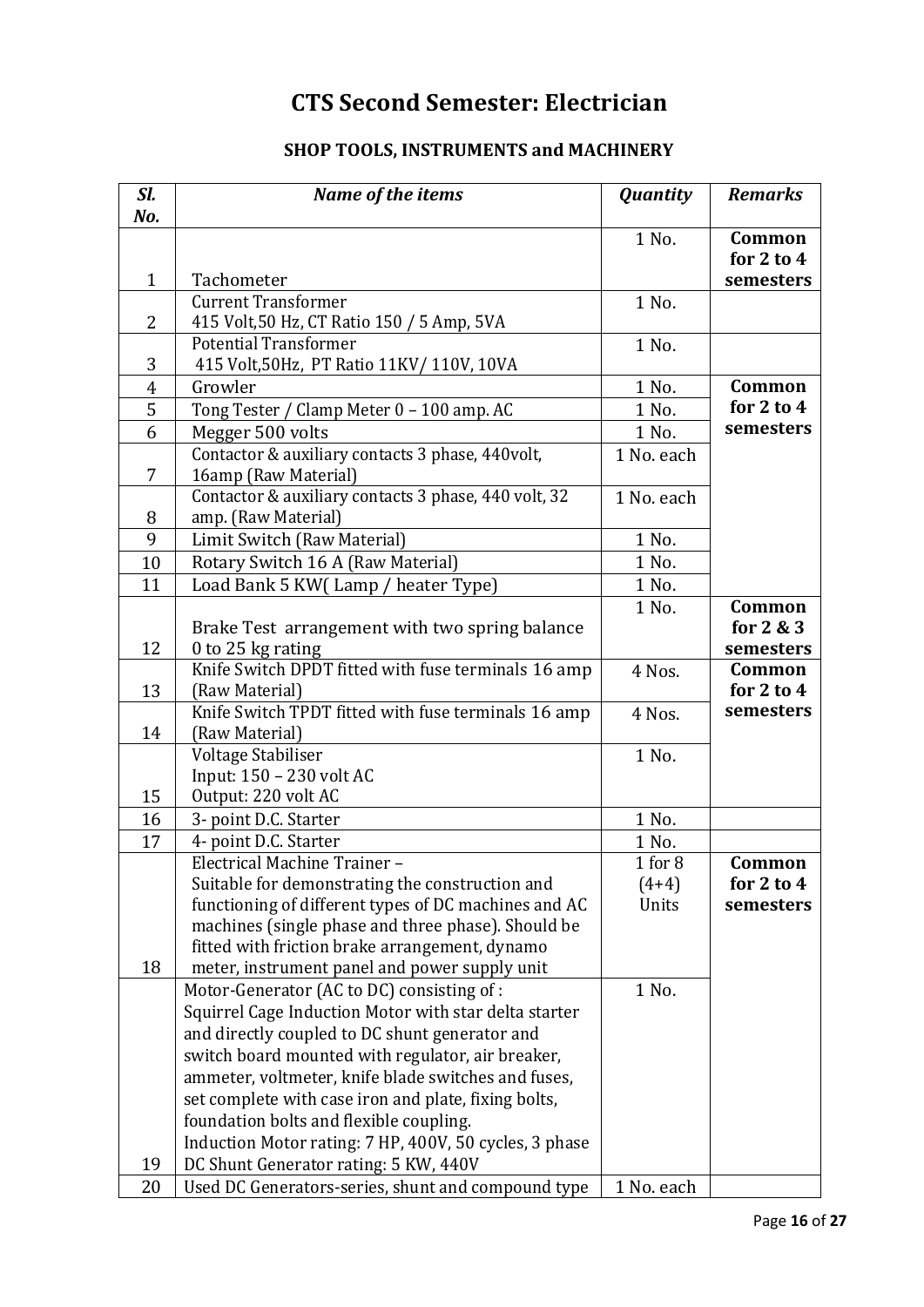|                                                                                | for overhauling practice                              |       |                |
|--------------------------------------------------------------------------------|-------------------------------------------------------|-------|----------------|
| 21                                                                             | D.C. Shunt Generator with control panel, 2.5 KW, 220V | 1 No. |                |
|                                                                                | D.C. Compound Generator with control panel            | 1 No. |                |
|                                                                                | including fitted rheostat, voltmeter, ammeter and     |       |                |
| 22                                                                             | breaker, 2.5 KW, 220 V                                |       |                |
|                                                                                | Diesel Generator Set with change over switch, over    | 1 No. | Common         |
|                                                                                | current breaker and water-cooled with armature,       |       | for $2$ to $4$ |
| 23                                                                             | star-delta connections AC 3 phase, 5 KVA, 240 volt    |       | semesters      |
|                                                                                | DC Series Motor coupled with mechanical load 0.5 to   | 1 No. | Common         |
| 24                                                                             | 2 KW, 220 Volts                                       |       | for 2 & 4      |
| 25                                                                             | DC Shunt Motor 2 to 2.5 KW, 220 volts                 | 1 No. | semesters      |
|                                                                                | DC compound Motor with starter and switch 2 to 2.5    | 1 No. |                |
| 26                                                                             | KW,220 volts                                          |       |                |
|                                                                                | Single phase Transformer, core type, air cooled       | 1 No. |                |
| 27                                                                             | 1 KVA, 240/415 V, 50 Hz                               |       |                |
|                                                                                | Three phase transformer, shell type oil cooled        | 1 No. |                |
|                                                                                | with all mounting 3 KVA, 415/240 V, 50 Hz,            |       |                |
| 28                                                                             | (Delta/Star)                                          |       |                |
| 29                                                                             | Oscilloscope Dual Trace, 30 MHZ                       | 1 No. |                |
| 30                                                                             | <b>Function Generator</b>                             | 1 No. |                |
| 31                                                                             | <b>Discrete Component Trainer</b>                     | 1 No. |                |
| 32                                                                             | Linear I.C. Trainer                                   | 1 No. |                |
| 33                                                                             | Digital I.C. Trainer                                  | 1 No. |                |
|                                                                                | Oil Testing Kit                                       | 1 No. | Common         |
|                                                                                |                                                       |       | for $2 & 4$    |
| 34                                                                             |                                                       |       | semesters      |
| Note: The items which are available in the market nearest of the specification |                                                       |       |                |
| as mentioned above may be procured.                                            |                                                       |       |                |
| Sl no. 18, Electrical Machine trainer up to 8 (4+4) units- one no.             |                                                       |       |                |
| Sl no. 19 to 34 for $4(2+2)$ units no additional items are required.           |                                                       |       |                |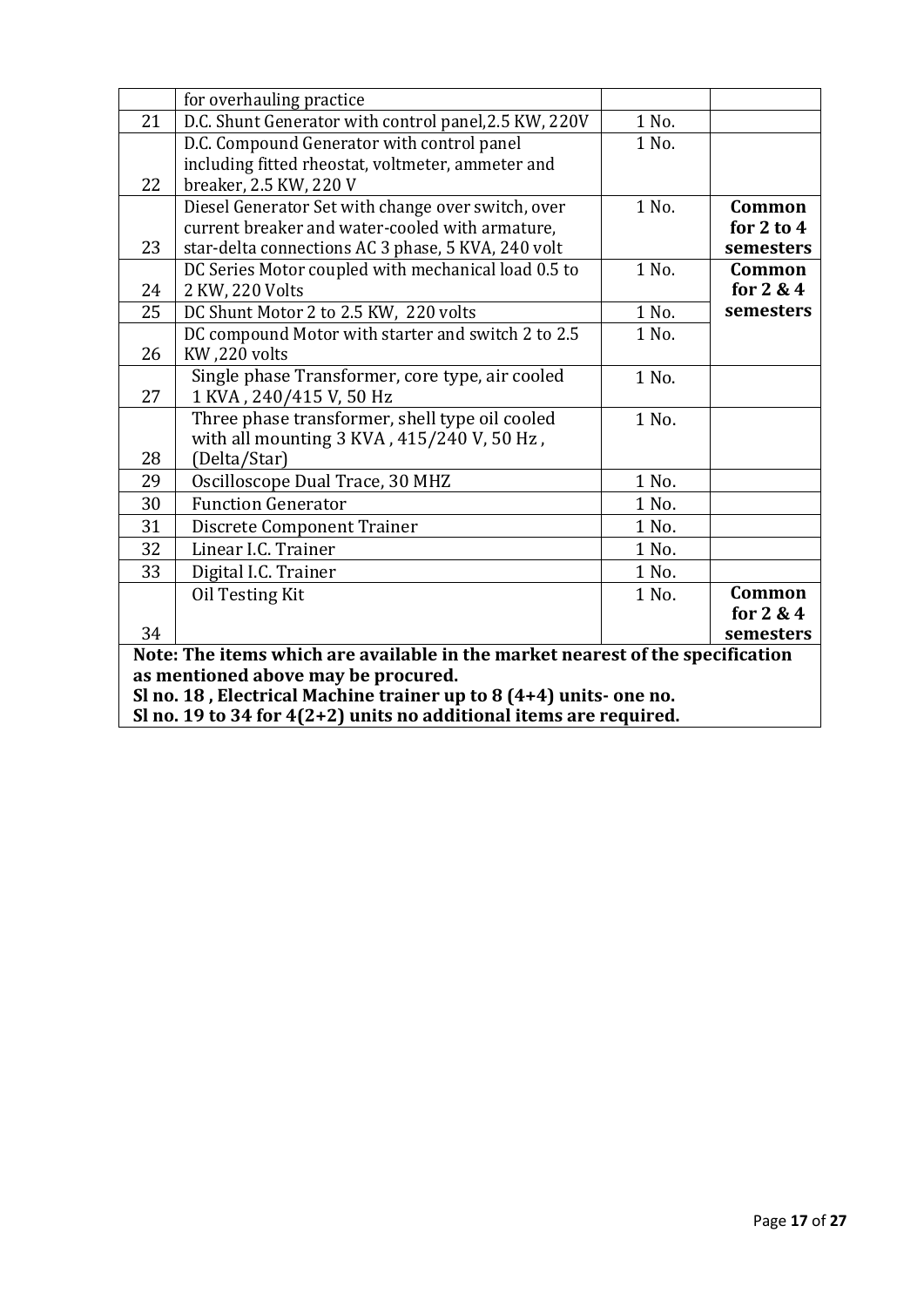### **Syllabus for the Trade of "***Electrician"* **Duration : Six Month**

## **Third Semester**

### **Semester Code: ELE: SEM III**

| <b>Week</b> | <b>Trade practical</b>                                                                                                                                                                                                                                                                                                                                                                                                | <b>Trade Theory</b>                                                                                                                                                                                                                                                                                                                                                                                                                                                                                                                                             |
|-------------|-----------------------------------------------------------------------------------------------------------------------------------------------------------------------------------------------------------------------------------------------------------------------------------------------------------------------------------------------------------------------------------------------------------------------|-----------------------------------------------------------------------------------------------------------------------------------------------------------------------------------------------------------------------------------------------------------------------------------------------------------------------------------------------------------------------------------------------------------------------------------------------------------------------------------------------------------------------------------------------------------------|
| no.         |                                                                                                                                                                                                                                                                                                                                                                                                                       |                                                                                                                                                                                                                                                                                                                                                                                                                                                                                                                                                                 |
| $1 - 3$     | Identification of parts and<br>terminals of AC motors.<br>Connection, starting, running of<br>AC motors using Starters.<br>Measurement of slip, P.F.<br>at various loads.<br>Practice on connection<br>of D.O.L Starter, Star /Delta<br>starter, Autotransformer<br>starter, Rotor resistance<br>starter, etc<br>Speed control of Induction<br>motors by various methods.<br>Practical application of<br>A.C. motors. | Three phase Induction motor -<br>Working principle -Production of rotating<br>magnetic field, Squirrel Cage Induction<br>motor, Slip-ring induction motor.<br>Construction, characteristics and<br>Speed control, Slip & Torque.<br>Control & Power circuit of starters<br>D.O.L Starter, Star /Delta starter,<br>Autotransformer starter, Rotor resistance<br>starter, etc<br>Single phasing preventer.<br>Losses & efficiency.<br><b>Application of Induction Motor</b><br>Care, Routine & preventive maintenance.                                            |
| $4 - 5$     | Connection of single phase<br>motor, identification, testing,<br>running and reversing.<br>Identification, connection,<br>testing, running and reversing<br>of universal motor. Repulsion<br>motor, stepper motor.                                                                                                                                                                                                    | Single phase induction motor-<br>Working principle, different method of<br>starting and running (capacitor start,<br>permanent capacitor, capacitor start &<br>run, shaded pole technique).<br>FHP motors, Repulsion motor, stepper<br>motor, Hysteresis motor, Reluctance<br>motor.<br>Application of Single phase induction<br>motor<br>Universal motor-advantages, Principle,<br>characteristics, applications in domestic<br>and industrial appliances,<br>Fault Location and Rectification.<br>Braking system of motor.<br>Application of Universal motor. |
| $6 - 7$     | Identification of parts and<br>terminals of Alternator.<br>Connection, starting, running of<br>Alternator.<br>Practical application of<br>Alternator.<br>Practice on alternators, voltage<br>Building, load characteristic,<br>voltage regulation, Parallel<br>operation.<br>Practice on installation,<br>running and maintenance of<br>Alternators.                                                                  | <b>Alternator</b><br>Explanation of alternator, types of prime<br>mover, efficiency, regulations, phase<br>sequence, Parallel operation.<br>Specification of alternators and Brushless<br>alternator.<br>Verify the effect of changing the field<br>excitation and Power factor correction of<br>Industrial load.                                                                                                                                                                                                                                               |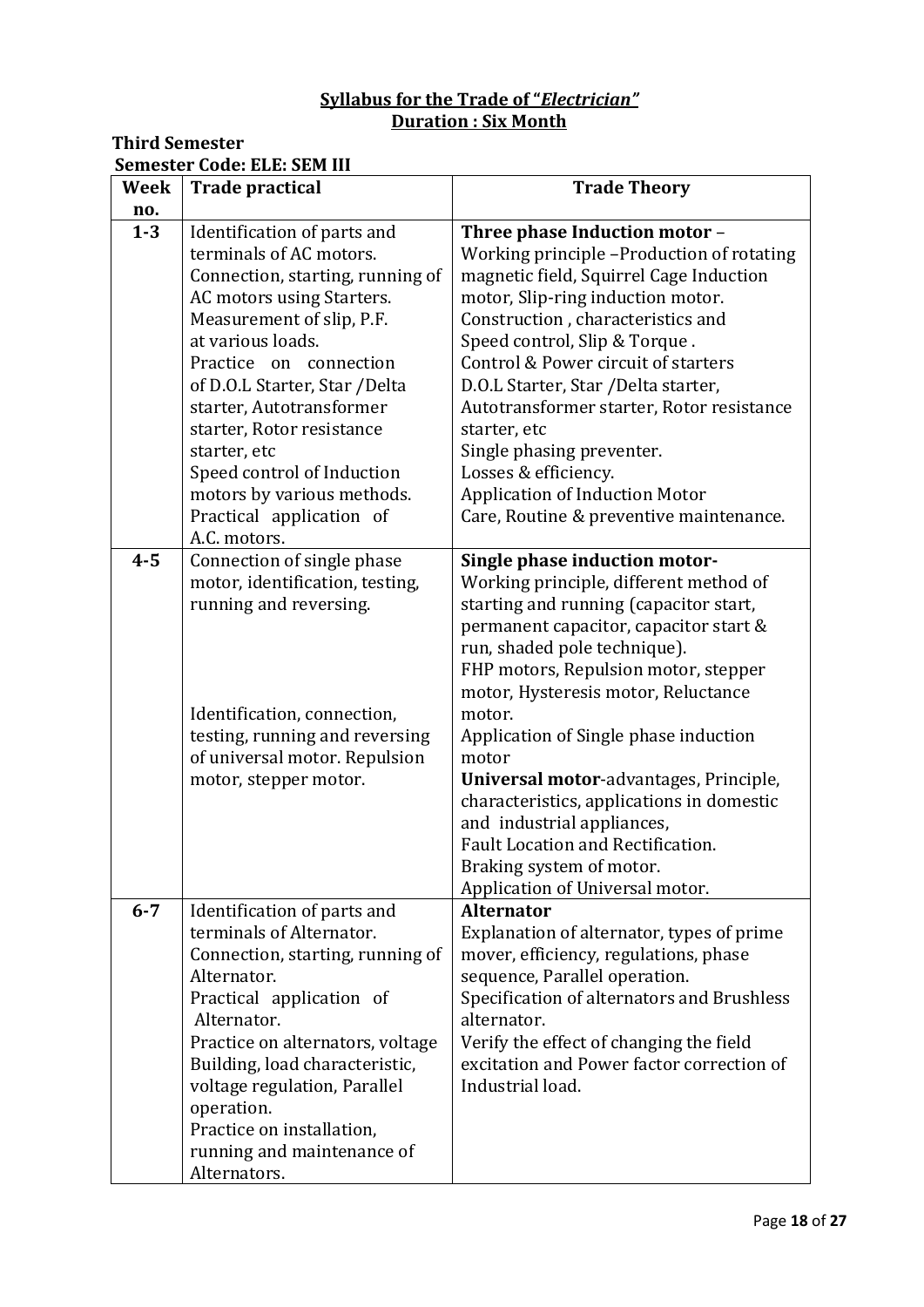| 8         | Identification of parts and<br>terminals of Synchronous<br>motor.<br>Connection, starting, running of<br>Synchronous motor.<br>Plot V curve.                                                                                                                                                                                                                                                                                                                                 | <b>SYNCHRONOUS MOTOR -</b><br>Working principle, effect of change of<br>excitation and load.<br>V and anti V curve.<br>Cause of low power factor.                                                                                                                                                                                                                                              |
|-----------|------------------------------------------------------------------------------------------------------------------------------------------------------------------------------------------------------------------------------------------------------------------------------------------------------------------------------------------------------------------------------------------------------------------------------------------------------------------------------|------------------------------------------------------------------------------------------------------------------------------------------------------------------------------------------------------------------------------------------------------------------------------------------------------------------------------------------------------------------------------------------------|
|           | Practical application of<br>Synchronous motor.                                                                                                                                                                                                                                                                                                                                                                                                                               | Method of power factor improvement.                                                                                                                                                                                                                                                                                                                                                            |
| 9         | Starting, running, building up<br>voltage and loading of Motor<br>Generator (MG) set.<br>Maintenance of MG Sets.<br>Solid state controller and<br>Invertors-Operation and Use                                                                                                                                                                                                                                                                                                | Rotary Converter-Inverter, M.G. Set<br>description, Characteristics, specifications-<br>running and Maintenance.<br>Solid state controller and Invertors.                                                                                                                                                                                                                                      |
| 10        | Practice on winding of small<br>Transformers.                                                                                                                                                                                                                                                                                                                                                                                                                                | <b>TRANSFORMER Winding, Small</b><br>Transformer winding techniques                                                                                                                                                                                                                                                                                                                            |
| $11 - 12$ | Testing of burnt DC machine for<br>rewinding - collection of data -<br>developed diagram and<br>connection - winding<br>procedure<br>Making frame(forma), coil<br>insulation, Slot insulation,<br>Insertion of coils in slots, coil<br>connection,<br>Practice on armature winding,<br>Growler testing, Baking,<br>Impregnation and<br>Varnishing & assembling.                                                                                                              | DC machine Winding-- Armature<br>winding terms, pole pitch, coil pitch, back<br>pitch, front pitch, Lap and Wave winding,<br>Progressive and retrogressive<br>Winding, developed diagram.<br>Growler construction, working &<br>application.                                                                                                                                                   |
| $13 - 15$ | Testing of burnt motor for<br>rewinding - collection of data -<br>developed diagram and<br>connection - winding<br>procedure<br>Making frame(forma), coil<br>insulation, Slot insulation,<br>Insertion of coils in slots, coil<br>connection, Practice on single &<br>double layer, concentric<br>Winding,<br>Winding of table & ceiling fans,<br>single phase and three phase<br>motors - testing of wound<br>motor<br>Baking, impregnating and<br>varnishing & assembling. | <b>AC machine Winding-Motor winding</b><br>terminology - classification of conducting<br>and insulating materials used in winding -<br>Types and methods of winding in single<br>and three phase motors.<br>Stator winding terms, coil side, end coil<br>and grouping of coils. Connection to<br>adjacent poles, connected stator winding,<br>alternate pole connection, developed<br>diagram. |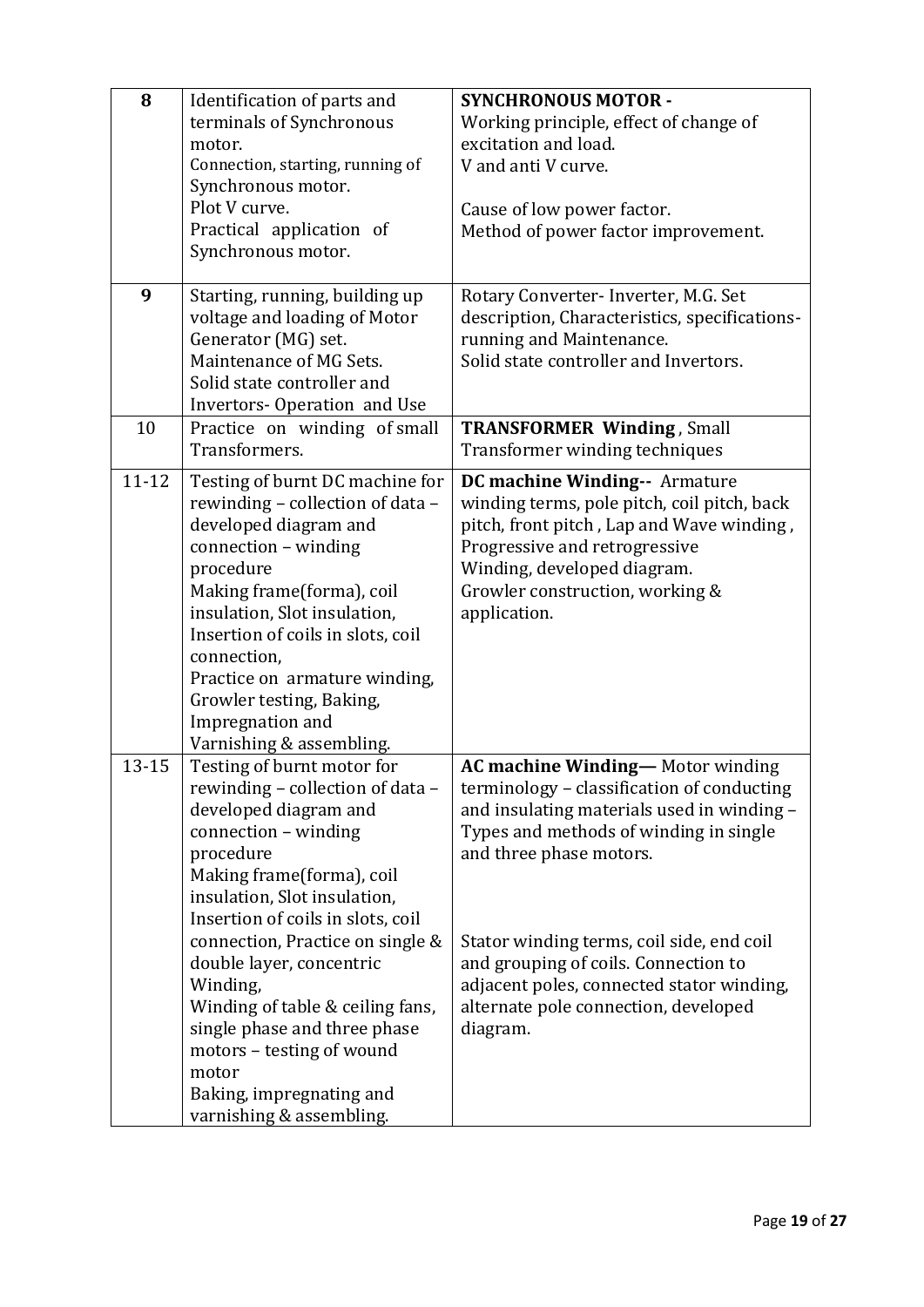| $16 - 17$ | Installation of -<br>Mercury & Sodium vapours<br>(H.P. & L.P.)<br>Halogen Lamps<br>Single FL tube and twin FL<br>tube.<br>Practice on decoration lighting<br>of<br>layout<br>Principle<br>of<br>lighting installation.<br>Practice on photo cells. | Illumination, Laws of Illuminations,<br>terminology used, Illumination factors,<br>intensity of light-importance of light,<br>human eye factor,, units.<br>Types of illumination<br>Type of lamps<br>-Neon sign Halogen, Mercury vapour,<br>sodium vapour, Fluorescent tube, CFL,<br>LED, Solar lamp & photo cell applications,<br>Decoration lighting, Drum Switches,<br>efficiency in lumens per watt, Calculations<br>of lumens.<br>Estimating placement of lights, fans and<br>ratings. |
|-----------|----------------------------------------------------------------------------------------------------------------------------------------------------------------------------------------------------------------------------------------------------|---------------------------------------------------------------------------------------------------------------------------------------------------------------------------------------------------------------------------------------------------------------------------------------------------------------------------------------------------------------------------------------------------------------------------------------------------------------------------------------------|
| 18-19     | Practice on wiring of electric<br>motor, control panel, etc.<br>Trace/Test of different circuit<br>Breakers.<br>Protective and control relays,<br>contactors, etc.<br>Operation and use<br>of<br><b>XLPE</b> cables.                               | Industrial wiring. Code of practice and<br>relevant span. Wiring of electric motors,<br>control panel, etc.<br>Types, specifications, advantages of<br>different types of circuit brackets<br>construction and maintenance.<br>Working principle and construction of<br>domestic and agricultural appliances-their<br>maintenance.                                                                                                                                                          |
| $20 - 21$ | Practice of wiring Maintenance<br>of institute, hostel, hotel,<br>residential building.<br>Layout and repairing of<br>workshop electrical<br>installation.<br>Fault finding practice                                                               | Complete House-wiring layout.<br>Splitting load wire in accordance with NEC<br>I.E.E. Rules.<br>Multi-storeyed system.<br>Fault finding and trouble shooting.                                                                                                                                                                                                                                                                                                                               |
| $22 - 23$ |                                                                                                                                                                                                                                                    | Industrial visit / project work                                                                                                                                                                                                                                                                                                                                                                                                                                                             |
| 24-25     |                                                                                                                                                                                                                                                    | <b>NCVT EXAMINATION</b>                                                                                                                                                                                                                                                                                                                                                                                                                                                                     |
| 26        | Semester Gap                                                                                                                                                                                                                                       |                                                                                                                                                                                                                                                                                                                                                                                                                                                                                             |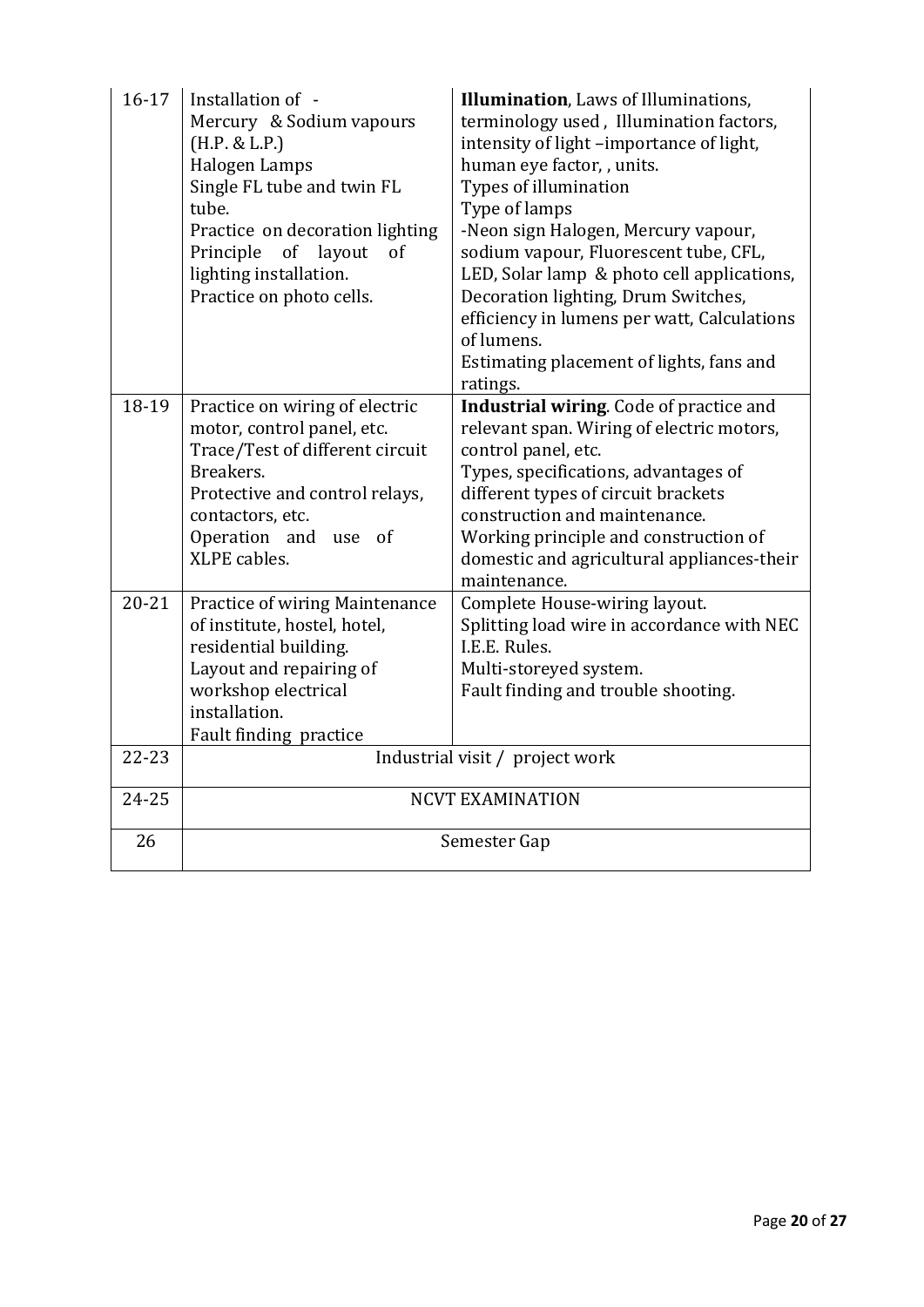## **CTS Third Semester: Electrician**

## **SHOP TOOLS, INSTRUMENTS and MACHINERY**

| Sl.<br>No.                       | Name of the items                                                                 | <b>Quantity</b> | <b>Remarks</b> |
|----------------------------------|-----------------------------------------------------------------------------------|-----------------|----------------|
| $\mathbf{1}$                     | Hygrometer                                                                        | 1 set           |                |
|                                  | a. Cut out                                                                        | 1 No. each      | Common         |
|                                  | Relays                                                                            |                 | for $3 & 4$    |
|                                  | b. Reverse current                                                                |                 | semesters      |
|                                  | c. Over current                                                                   |                 |                |
| $\overline{2}$                   | d. Under voltage                                                                  |                 |                |
|                                  | Starters for 2 to 5 H.P. A.C Motors                                               | 1 No. each      |                |
|                                  | a. Resistance type starter                                                        |                 |                |
|                                  | b. Direct on line Starter                                                         |                 |                |
|                                  | c. Star Delta Starter- manual, semi-automatic and                                 |                 |                |
| 3                                | automatic<br>d. Auto Transformer type                                             |                 |                |
|                                  | Motor Generator(DC to AC) set consisting of - Shunt                               | 1 No.           |                |
|                                  | Motor with starting compensator and switch directly                               |                 |                |
|                                  | coupled to AC generator with exciter and switch board                             |                 |                |
|                                  | mounted with regulator, breaker, ammeter, voltmeter                               |                 |                |
|                                  | frequency meter, knife blade switch and fuses etc. Set                            |                 |                |
|                                  | complete with cast iron bed plate, fixing bolts,                                  |                 |                |
|                                  | foundation bolts and flexible coupling.                                           |                 |                |
|                                  | Shunt Motor rating: 5 HP, 440V                                                    |                 |                |
|                                  | AC Generator rating: 3-Phase, 4 wire, 3.5 KVA,                                    |                 |                |
| 4                                | 400/230 Volts, 0.8 pf, 50cycles                                                   |                 |                |
|                                  | AC Squirrel Cage Motor with star delta starter and                                | 1 No.           |                |
|                                  | triple pole iron clad switch fuse. 2 to 3 HP, 3-phase                             |                 |                |
| 5                                | ,400 volts, 50 cycles                                                             |                 |                |
|                                  | AC phase-wound slip ring Motor with starter and                                   | 1 No.           |                |
| 6                                | switch 5 HP, 400 volts, 3-phase, 50 cycles                                        |                 |                |
|                                  | A.C. Series type Motor with mechanical load 1/4 HP,                               | 1 No.           |                |
| 7                                | 230V, 50 Hz                                                                       |                 |                |
|                                  | Single Phase Capacitor Motor with starter switch 1                                | 1 No.           |                |
| 8                                | HP 230 volt 50 cycles                                                             |                 |                |
|                                  | Universal Motor with starter/switch 230 volt, 50                                  | 1 No.           |                |
| 9                                | cycles 1/4 HP                                                                     |                 |                |
| 10                               | Stepper Motor with Digital Controller                                             | 1 No.           |                |
| 11                               | <b>Shaded Pole Motor</b>                                                          | 1 No.           |                |
| 12                               | <b>Bath Impregnating</b>                                                          | 1 No.           |                |
| 13                               | Oven Stove                                                                        | 1 No.           |                |
|                                  | Note: The items which are available in the market nearest of the specification as |                 |                |
| mentioned above may be procured. |                                                                                   |                 |                |
|                                  | Sl no. 3 to 13 for $4(2+2)$ units no additional items are required.               |                 |                |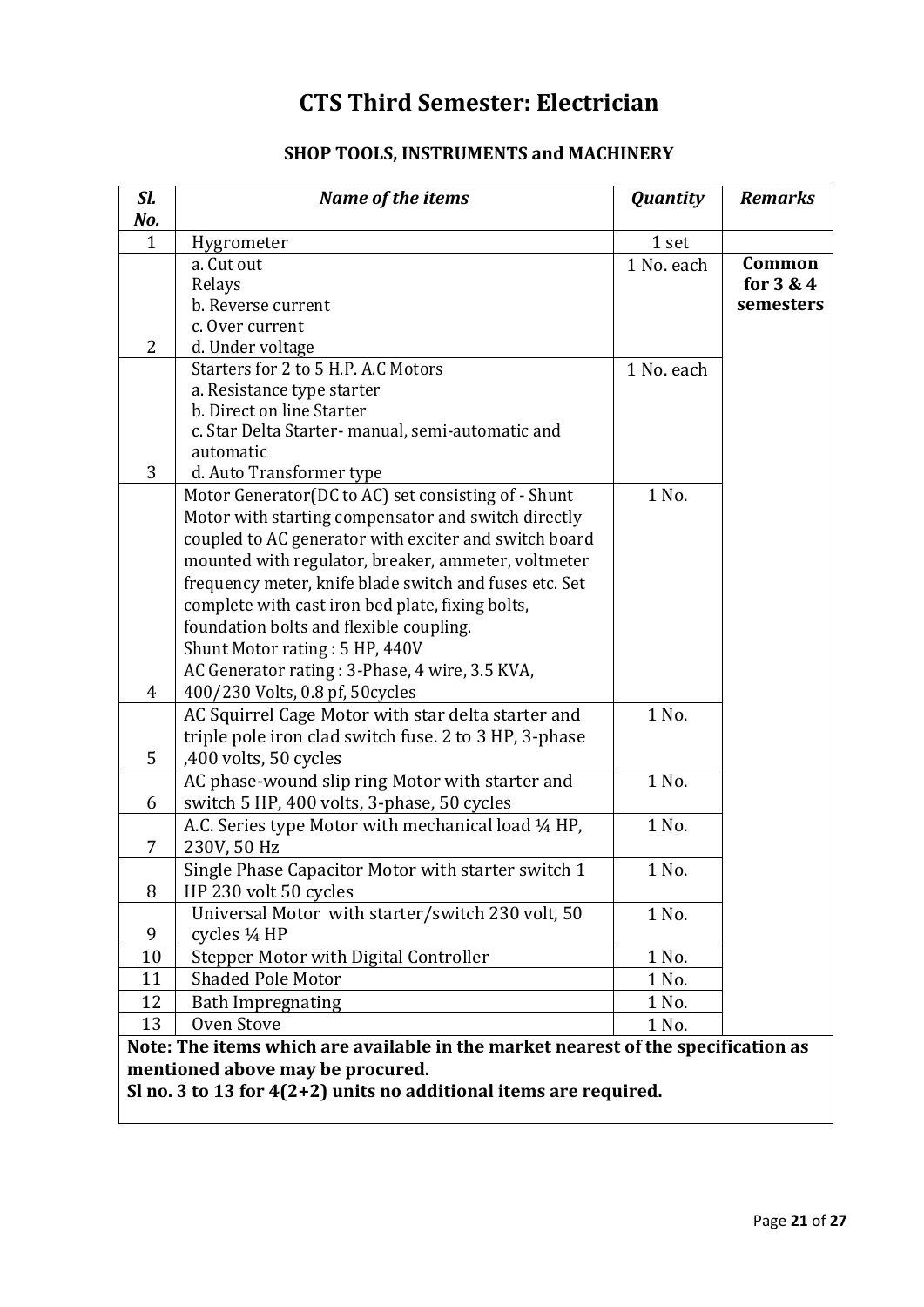## **TOOLS AND EQUIPMENT NEEDED ADDDITIONAL TO EXISTING TOOLS LIST**

| SI.<br>No. | Name of the items                            | Quantity | <b>Remarks</b> |
|------------|----------------------------------------------|----------|----------------|
|            | Synchronous motor 3 Phase, 3 HP, 415V, 50Hz, | 1 no.    |                |
|            | 4 Pole, with accessories.                    |          |                |
|            | Lux meter                                    | 1 no.    |                |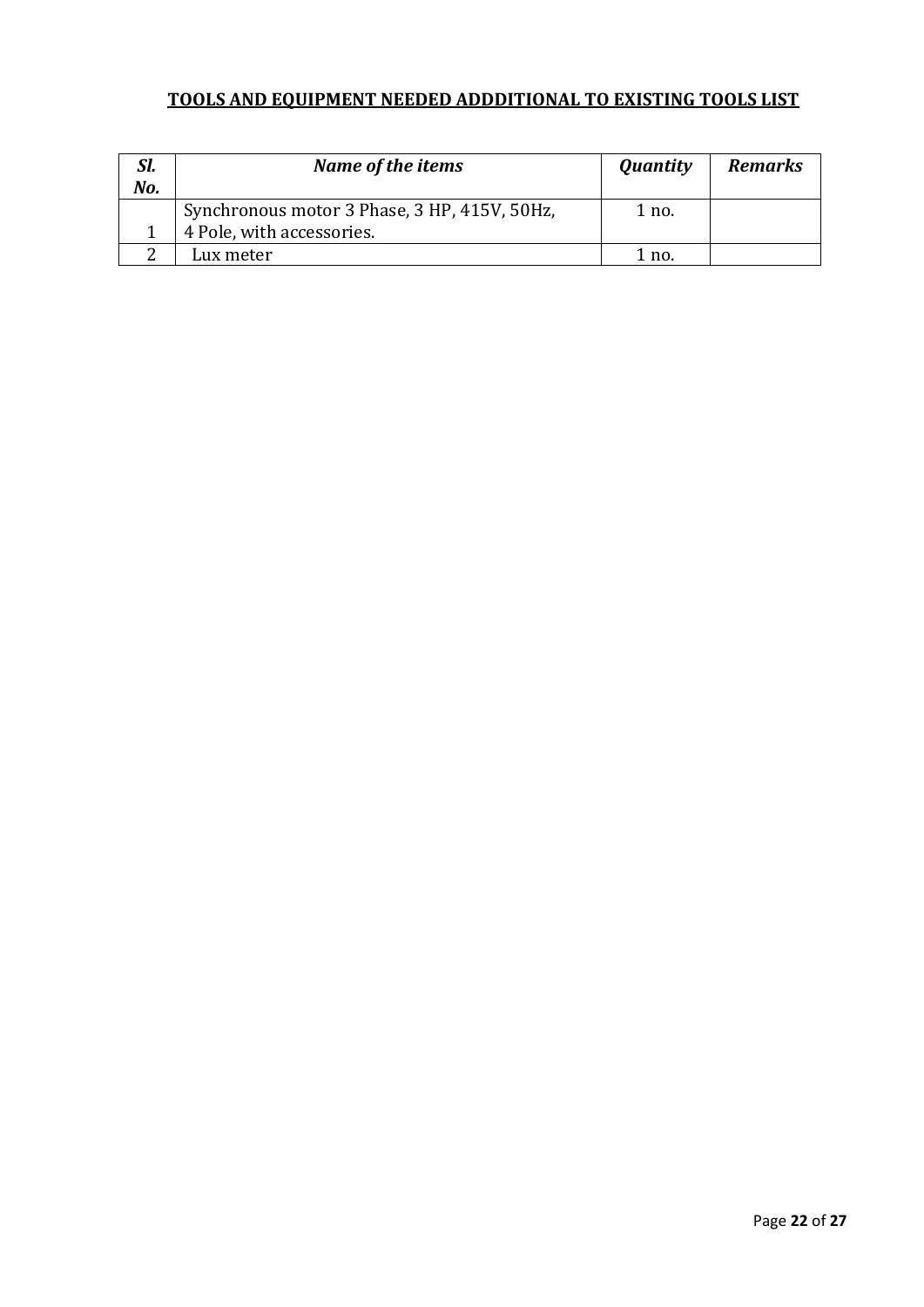### **Syllabus for the Trade of "***Electrician"* **Duration : Six Months**

### **Fourth Semester Semester Code: ELE: SEM IV**

| <b>Week</b><br>No. | <b>Trade Practical</b>                                                                                                                                                                                                                                                                                                                                                                                                                                                                                                                                                                                                                                                                                                                                                                                                                                                                                                                                                                                                                                                                                              | <b>Trade Theory</b>                                                                                                                                                                                                                                                                                                                                                                                                                                                                                                                                                                                                                             |
|--------------------|---------------------------------------------------------------------------------------------------------------------------------------------------------------------------------------------------------------------------------------------------------------------------------------------------------------------------------------------------------------------------------------------------------------------------------------------------------------------------------------------------------------------------------------------------------------------------------------------------------------------------------------------------------------------------------------------------------------------------------------------------------------------------------------------------------------------------------------------------------------------------------------------------------------------------------------------------------------------------------------------------------------------------------------------------------------------------------------------------------------------|-------------------------------------------------------------------------------------------------------------------------------------------------------------------------------------------------------------------------------------------------------------------------------------------------------------------------------------------------------------------------------------------------------------------------------------------------------------------------------------------------------------------------------------------------------------------------------------------------------------------------------------------------|
| $1 - 3$            | Machine control cabinet / Control<br>Panel Layout, Assembly & Wiring:<br>Practice Layout drawing of control<br>cabinet, panel, power & control circuits<br>Preparing control cabinet / panel<br>wiring for<br>1. Local & Remote control of<br>Induction motor<br>2. Forward & Reverse operation of<br>Induction motor<br>3. Automatic Star Delta Starter<br>4. Automatic star delta starter with<br>change of direction of rotation<br>5. Sequential control of three<br>motors.<br><b>Preparation of Control cabinet &amp;</b><br>panel: Necessary marking, cutting,<br>filing, drilling, tapping etc.<br>Mounting of control elements &<br>wiring Accessories: Isolator,<br>pushbutton switches, Indicating lamps,<br>meters, MCB, Fuse, Contactor, Relays,<br>Overload Relay, Timers, Rectifier, Limit<br>switches, control transformers,<br>Raceways/cable channel, Terminal<br>connectors etc.<br>Wiring of control cabinet/panel: As<br>per wiring diagram.<br>Bunching of wires & cables,<br>channelling, tying etc.<br>Checking / buzzing the wiring.<br>Power connections & motor connection<br>& testing. | <b>Machine control cabinet</b><br>/Control Panel Layout,<br><b>Assembly &amp; Wiring:</b><br>Layout of Control cabinet &<br>control panel<br>Study & Understand Layout<br>drawing of control cabinet,<br>panel, power & control circuits.<br><b>Control Elements: Isolator,</b><br>pushbutton switches, Indicating<br>lamps, MCB, Fuse, Contactor,<br>Relays, Overload Relay, Timers,<br>Rectifier, Limit switches, control<br>transformers.<br>Wiring Accessories: Race ways/<br>cable channel, DIN Rail, Terminal<br>Connectors, Thimbles, Lugs,<br>Ferrules, cable binding strap &<br>buttons, nylon cable ties, sleeves,<br>Gromats & clips |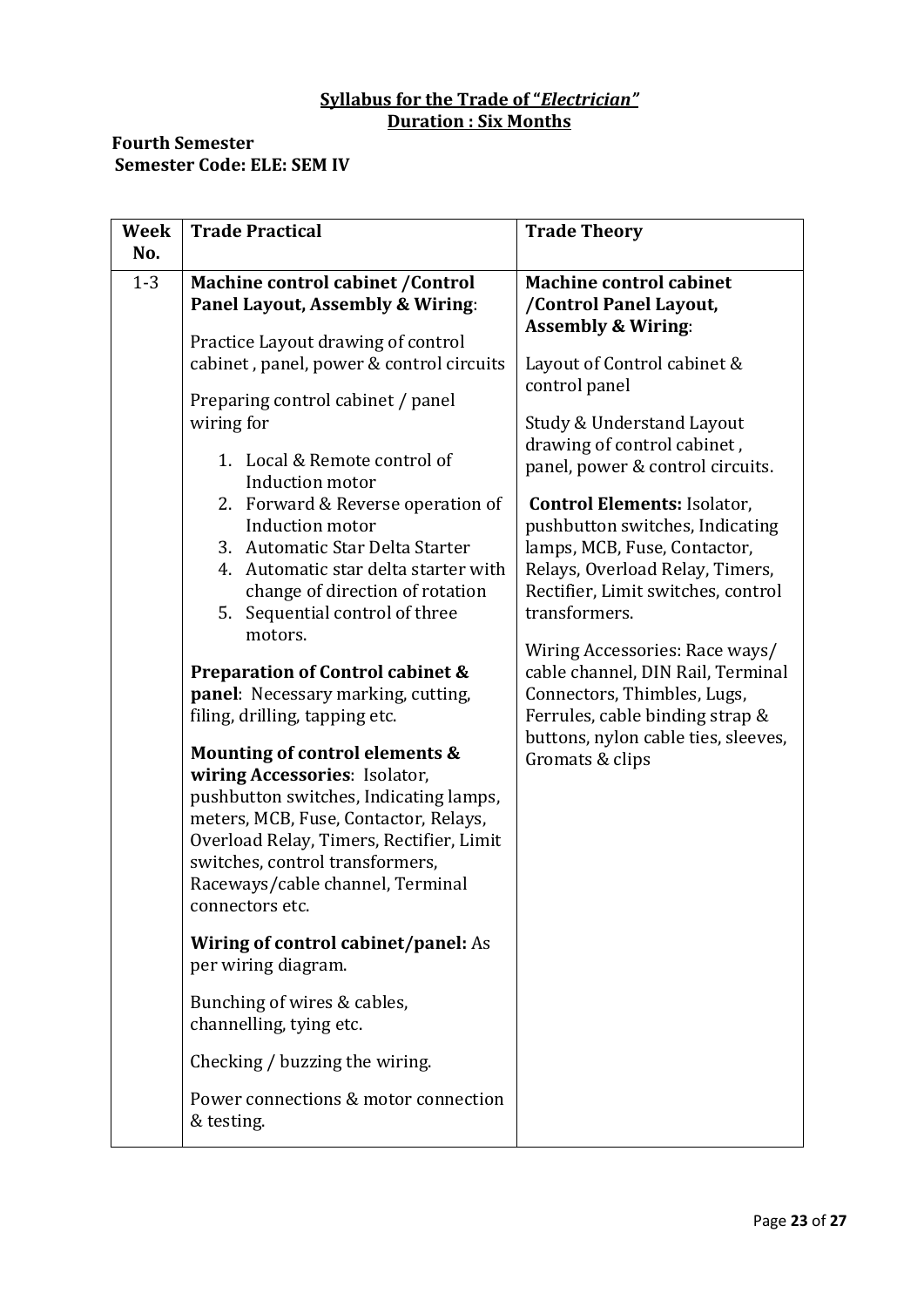| $4 - 6$        | Repair & Test of Calling Bell, Buzzer,<br>Alarms, Electric Iron, Heater, Light.<br>Maintenance and repair of domestic<br>equipments - Electric Kettle, Heater<br>/ Immersion Heater, Hot Plate, Oven,<br>Geyser, Cooking range, Mixer, Washing<br>machine, , Motor Pump set, etc. | <b>Domestic Appliances: Working</b><br>principles and circuits of<br>common domestic equipment<br>and appliances. - Calling Bell,<br>Buzzer, Alarms, Electric Iron,<br>Heater, Light Electric Kettle,<br>Heater / Immersion Heater, Hot<br>Plate, Oven, Geyser, Cooking<br>range, Mixer, Washing machine, ,<br>Motor Pump set, etc.<br>Concept of Neutral and Earth.                |
|----------------|-----------------------------------------------------------------------------------------------------------------------------------------------------------------------------------------------------------------------------------------------------------------------------------|-------------------------------------------------------------------------------------------------------------------------------------------------------------------------------------------------------------------------------------------------------------------------------------------------------------------------------------------------------------------------------------|
| $\overline{7}$ | Practice on Thermal power plant<br>simulator (free version) or Plant visit.<br>To prepare layout plan, single line<br>diagram of the Thermal power system<br>of generation.                                                                                                       | <b>POWER GENERATION:</b><br>Generation sources of energy,<br>Comparison of energy resources.<br>Types of fuels. Advantages of<br>liquid fuel & solid fuel.<br>Various ways of electrical power<br>generation. • Thermal • Hydro<br>electric • Nuclear • Non-<br>Conventional<br>Thermal<br>Coal based, diesel based & Gas<br>based Turbine. Constituents in<br>steam power station. |
| 8              | Practice on Hydro power plant<br>simulator (free version) or Plant visit.<br>To prepare layout plan, single line<br>diagram of the Hydro electric power<br>system of generation.                                                                                                  | <b>Hydro Electric:</b><br>Schematic arrangement of Hydro-<br><b>Electric Power Station.</b><br><b>Constituents of Hydro Electric</b><br>Plant. Types of Hydro Electric<br>Power station. Advantages &<br>disadvantages.                                                                                                                                                             |
| 9              | Practice on Nuclear power plant<br>simulator (free version) or Plant visit.<br>To prepare layout plan, single line<br>diagram of the Nuclear power system of<br>generation.                                                                                                       | Nuclear:<br>Schematic arrangement of<br><b>Nuclear Power Station.</b><br>Composition of an atomic<br>Nucleus. Advantages &<br>disadvantages. Comparison of<br>above Power Plant.                                                                                                                                                                                                    |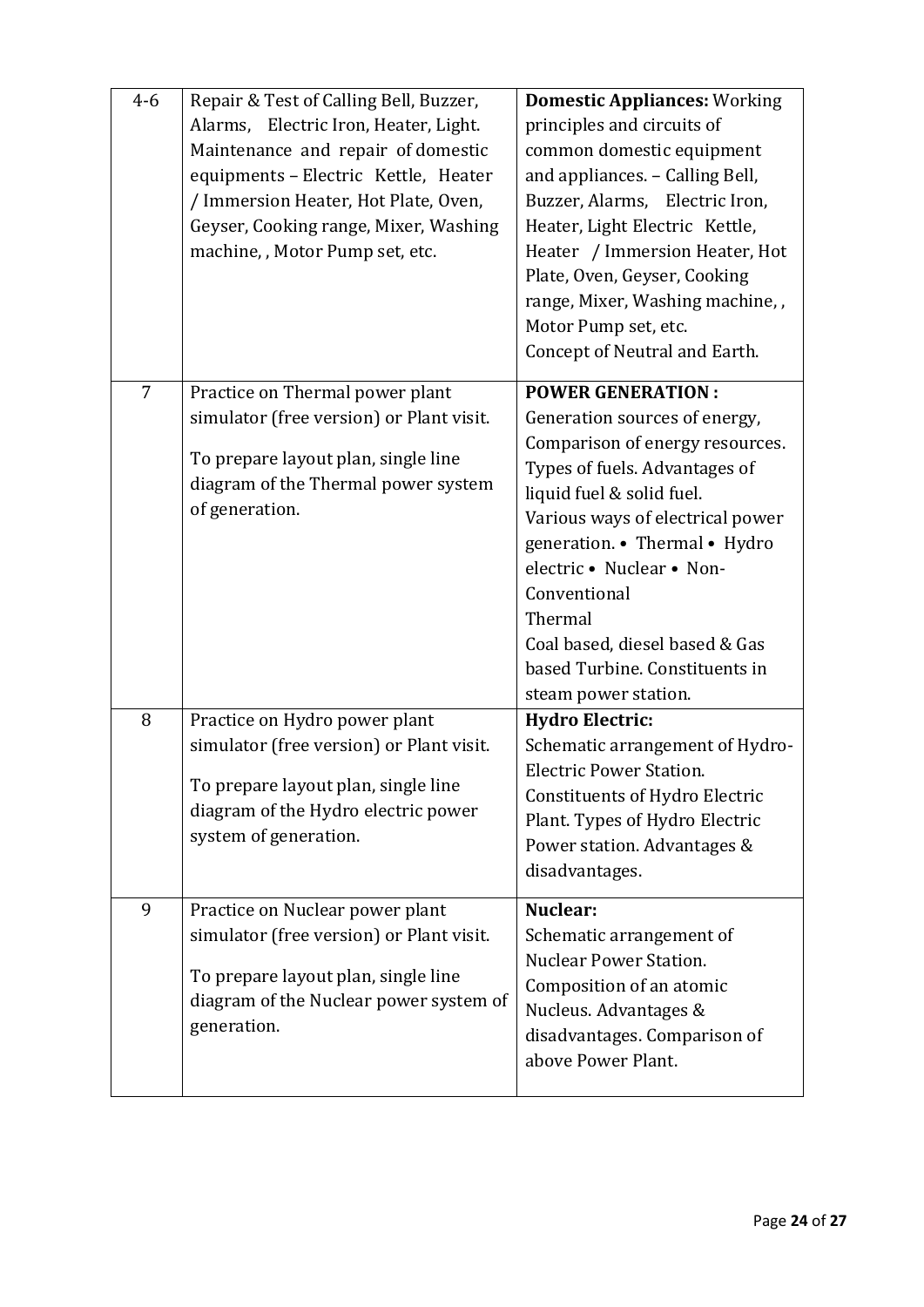| $10 - 11$ | Practice on Non-conventional power<br>plant simulator (free version) or Plant<br>visit.<br>To prepare layout plan, single line<br>diagram of the non-conventional power<br>system of generation.                                                     | <b>Non-Conventional</b><br>An introduction to Power<br>generation through non-<br>conventional power generation<br>such as Solar, Bio-Gas, Wind<br>energy and Micro-hydel, Tidal<br>waves, etc. Basic principal,<br>Advantages & disadvantages of<br>each.                                                                                                                                                                                                                                                 |
|-----------|------------------------------------------------------------------------------------------------------------------------------------------------------------------------------------------------------------------------------------------------------|------------------------------------------------------------------------------------------------------------------------------------------------------------------------------------------------------------------------------------------------------------------------------------------------------------------------------------------------------------------------------------------------------------------------------------------------------------------------------------------------------------|
| 12        | Identification and specification of<br>different type of insulator used in HT<br>line.<br>Binding of Pin type insulator, shackle<br>type and suspension type insulators.<br>Fixing of jumper by crimping tool.                                       | <b>TRANSMISSION OF</b><br><b>ELECTRICAL POWER</b><br>Electrical Supply System :<br>Comparison of AC and DC<br>transmission. Advantages of High<br>transmission voltage.<br>Introduction to Single phase,<br>three phase-3 wire system in<br>transmission lines<br>Overhead Lines:<br>Main components of overhead<br>lines-Types of power line Low<br>voltage line medium Voltage line<br>& high voltage line Voltage<br>standard Conductor materials,<br>line supports, Insulators, types of<br>Insulators |
| 13        | Skinning and dressing of cables.<br>Straight joint of different types of<br>underground cables.<br>Test / check the insulation resistance of<br>cables by using megger.<br>Locating the faults (open circuit, short<br>circuit & leakage) in cables. | <b>Under Ground Cable:</b><br>Construction of cables. Material<br>for cables, its insulation.<br>Classification of cables, cables for<br>3-phase service, Laying of<br>underground cable. Types of<br>cable faults and their location.                                                                                                                                                                                                                                                                     |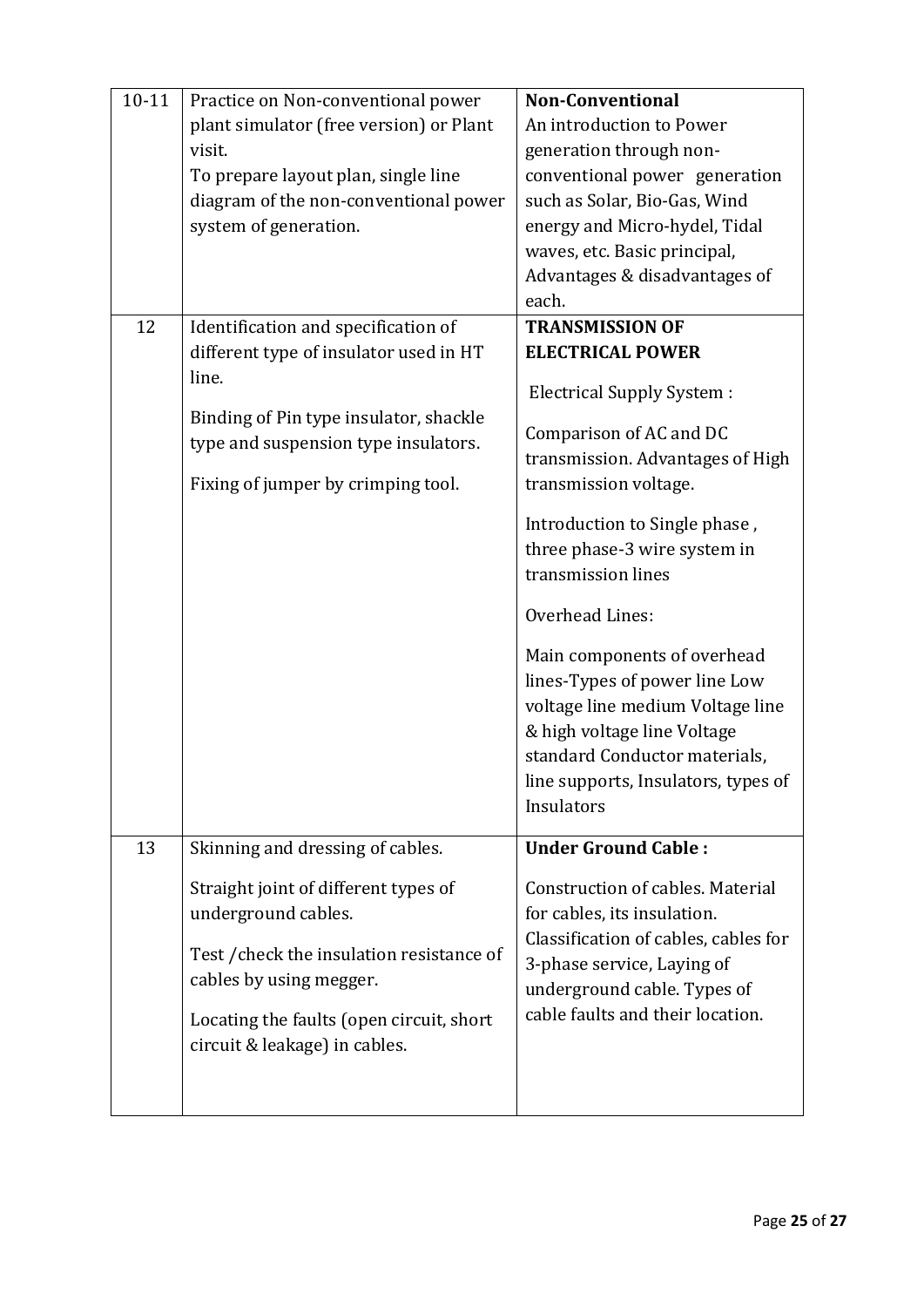| 14        | To visit & prepare layout plan, single<br>line diagram of Transmission<br>/distribution Substation.<br>Installation of bus bar and bus coupler<br>on LT line.<br>Replacement and testing of transformer<br>oil.                                  | <b>DISTRIBUTION OF POWER</b>                                                                                                                                           |  |
|-----------|--------------------------------------------------------------------------------------------------------------------------------------------------------------------------------------------------------------------------------------------------|------------------------------------------------------------------------------------------------------------------------------------------------------------------------|--|
|           |                                                                                                                                                                                                                                                  | Function and equipment used in<br>substation.                                                                                                                          |  |
|           |                                                                                                                                                                                                                                                  | Classification of distribution<br>system-AC distribution, Overhead<br>v/s underground distribution                                                                     |  |
|           |                                                                                                                                                                                                                                                  | system.<br>Essential features of switchgears.<br>Isolator, Switch gear equipments,<br>bus-bar arrangement, Short<br>circuit, faults in power system.                   |  |
|           |                                                                                                                                                                                                                                                  | <b>Circuit breakers - Introduction</b><br>& Classification of circuit<br>breakers                                                                                      |  |
|           |                                                                                                                                                                                                                                                  | lightening arrestors used in HT<br>lines.                                                                                                                              |  |
| $15 - 16$ | Speed control of DC motor:<br>Connection, parameterization and<br>speed control by Thyristor/DC Drive.                                                                                                                                           | Introduction, Construction &<br>Working of power transistor,<br>thyristor.<br>Introduction, Construction,<br>Working, Parameters &<br>application of DC drive.         |  |
| $17 - 18$ | Speed control of AC motor:<br>-Uses of SCR and other modern<br>semiconductor devices in controlling<br>speed of motors and in changing the<br>direction of rotation of motors.<br>Connection, parameterization and<br>speed control by AC Drive. | Speed control of 3 phase<br>induction motor by using<br>VVVF/AC Drive.<br>Introduction, Construction,<br>Working, Parameters &<br>application of AC drive              |  |
| 19-21     | Break down, Routine & Preventive<br>maintenance of DC/AC machines,<br>Voltage stabilizer, Inverter, U.P.S. &<br>Equipments.                                                                                                                      | Schedule of electrical preventive<br>maintenance.<br>Break down, Routine &<br>Preventive maintenance of<br>DC/AC machines, Voltage<br>stabilizer, U.P.S. & Equipments. |  |
| 22-23     | Industrial visit / project work                                                                                                                                                                                                                  |                                                                                                                                                                        |  |
| 24-25     | <b>NCVT EXAMINATION</b>                                                                                                                                                                                                                          |                                                                                                                                                                        |  |
| 26        | Semester Gap                                                                                                                                                                                                                                     |                                                                                                                                                                        |  |